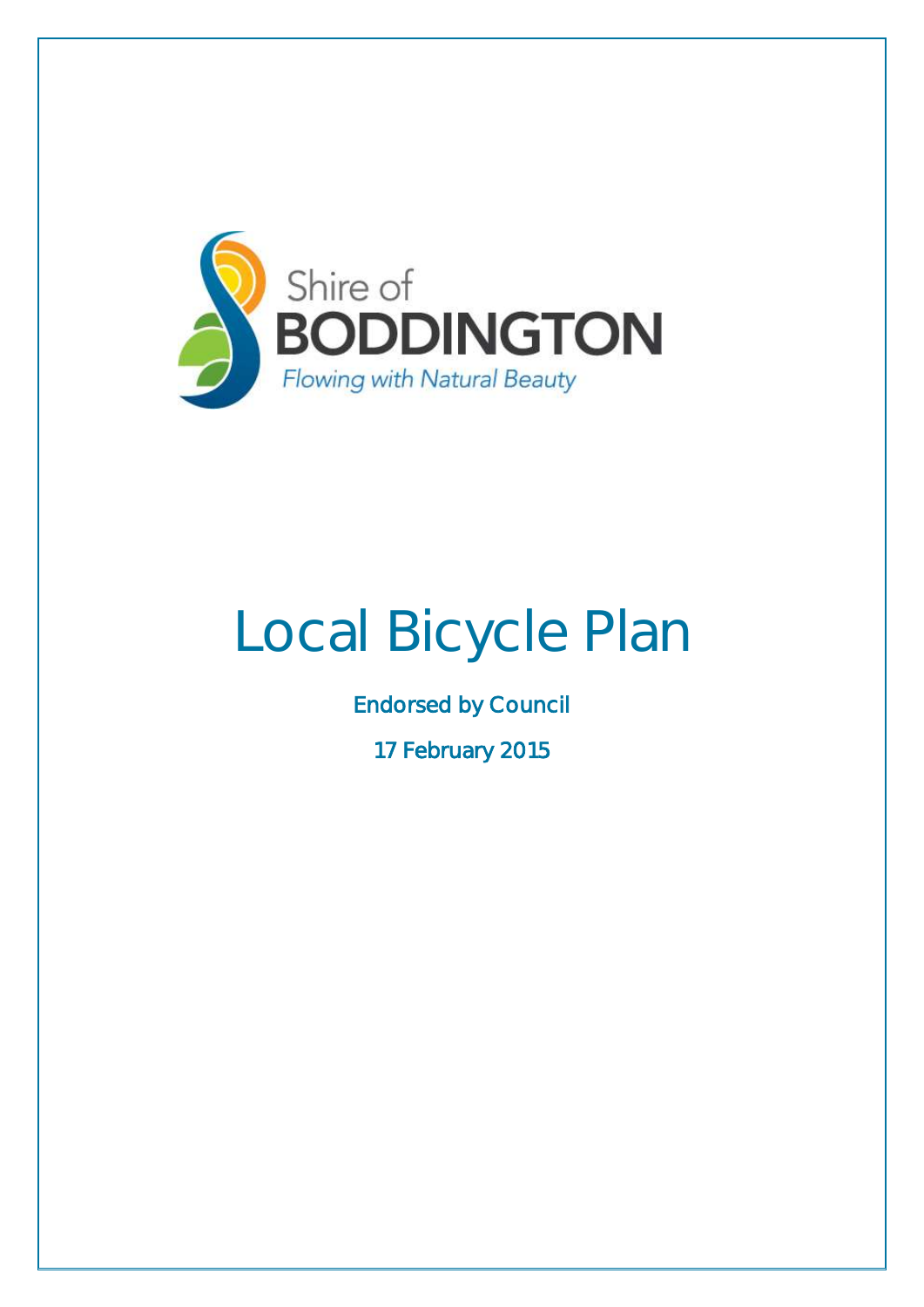### EXECUTIVE SUMMARY

This Local Bicycle Plan has been prepared with the overall aim of making cycling safer and more convenient within and near the Boddington and Ranford townsites and in other parts of the Shire of Boddington (District). It identifies barriers to cycling and proposes a number of measures by which these can be eliminated. It is anticipated that, when implemented, the upgraded cycling network will result in an increase in the number of local trips by bicycle.

The objectives of this Local Bicycle Plan are to:

- make cycling safer within the District;
- increase the number of cycling trips made by local residents;
- make cycling more convenient for residents and visitors;
- increase community awareness of the needs of cyclists;
- encourage cycling for health, fitness and recreation; and
- encourage cycle tourism in the District.

The needs of existing and potential cyclists can be accomplished by:

- enhancing and upgrading, where necessary, the existing bicycle facility network;
- establishing new paths and on-road facilities where appropriate;
- providing links to existing paths;
- removing barriers, obstacles and deterrents to cycling;
- providing end-of-trip facilities; and
- establishing recreational cycling opportunities.

This Local Bicycle Plan mainly focusses on "off-road" (i.e. path) improvements. - Inparticular, it focuses on routes where the majority of cycling currently occurs, where it is expected to occur or where there is the greatest likelihood of cyclists/motorist interaction. The recommended improvements focus on connecting dual use paths, trip attractors and enhancing safety. While noting the above, the Local Bicycle Plan also seeks progressive improvements to on-road cycling.

The main recommendations of this Local Bicycle Plan are:

- 1. Improvements and additions to the existing path network primarily through the installation of missing links, progressively widening paths and addressing general maintenance issues. Priority works are outlined in Appendix 1 and 2 which are broadly costed. Priority works will be spread over a  $5 - 15$  year timeframe dependent on the capacity of the Council to dedicate funds to the works program and securing extra funding.
- 2. Removal of barriers and hazards to cycling and walking by fixing dangerous situations and other minor ('spot') improvements.
- 3. Provision of bike parking rails at destinations to encourage more people to use a bicycle for local trips.
- 4. Improvements to some roads by the creation of bike lanes or sealed shoulders where major new works are being undertaken.
- 5. Promoting cycle tourism in the District.
- 6. Encouragement and education strategies to complement the expanded cycling network.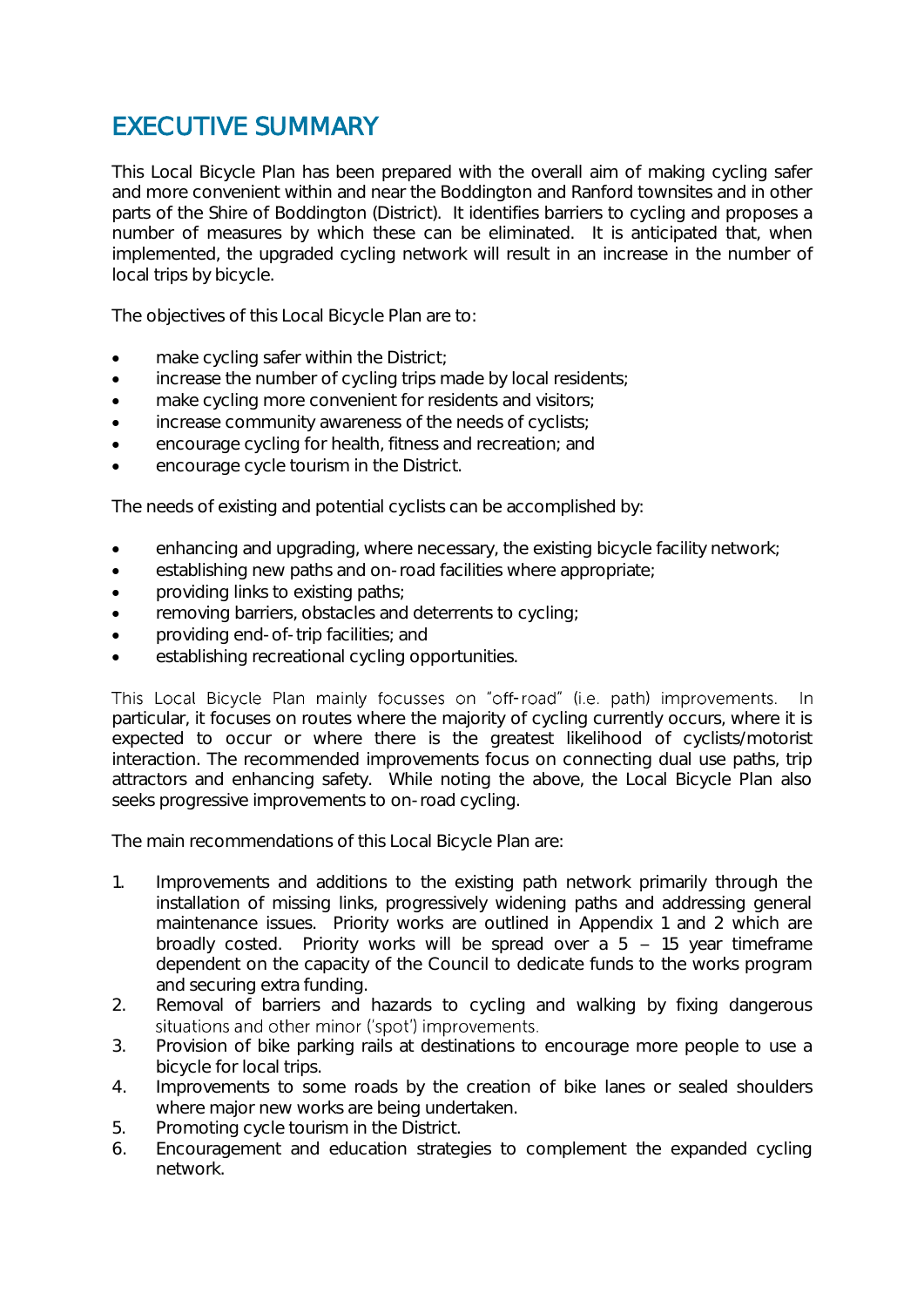### **CONTENTS**

| 1.             |                                                                         |  |  |  |  |
|----------------|-------------------------------------------------------------------------|--|--|--|--|
| 1.1            |                                                                         |  |  |  |  |
| 1.2            |                                                                         |  |  |  |  |
| 2.             |                                                                         |  |  |  |  |
| 2.1            |                                                                         |  |  |  |  |
| 2.2            |                                                                         |  |  |  |  |
| 3.             |                                                                         |  |  |  |  |
| 3.1            |                                                                         |  |  |  |  |
| 3.2            |                                                                         |  |  |  |  |
| 4.             |                                                                         |  |  |  |  |
| 4.1            |                                                                         |  |  |  |  |
| 4.2            |                                                                         |  |  |  |  |
| 4.3            |                                                                         |  |  |  |  |
| 4.4            |                                                                         |  |  |  |  |
| 5 <sub>1</sub> |                                                                         |  |  |  |  |
| 5.1            |                                                                         |  |  |  |  |
| 5.2            |                                                                         |  |  |  |  |
| 5.3            |                                                                         |  |  |  |  |
| 5.4            |                                                                         |  |  |  |  |
| 5.5            |                                                                         |  |  |  |  |
| 6.             |                                                                         |  |  |  |  |
| 7.             |                                                                         |  |  |  |  |
| 8.             |                                                                         |  |  |  |  |
| 8.1            |                                                                         |  |  |  |  |
| 8.2            |                                                                         |  |  |  |  |
| 8.3            |                                                                         |  |  |  |  |
| 8.4            |                                                                         |  |  |  |  |
| 8.5            |                                                                         |  |  |  |  |
| 8.6            |                                                                         |  |  |  |  |
| 8.7            |                                                                         |  |  |  |  |
| 8.8            |                                                                         |  |  |  |  |
| 9.             |                                                                         |  |  |  |  |
| 9.1            |                                                                         |  |  |  |  |
| 9.2            |                                                                         |  |  |  |  |
| 9.3            |                                                                         |  |  |  |  |
| 9.4            |                                                                         |  |  |  |  |
| 9.5            |                                                                         |  |  |  |  |
| 9.6            | Developer and subdivider contributions.                                 |  |  |  |  |
| 9.7            |                                                                         |  |  |  |  |
| 9.8            |                                                                         |  |  |  |  |
| 10.            |                                                                         |  |  |  |  |
| 11.            |                                                                         |  |  |  |  |
|                | APPENDIX 2- CURRENT AND PLANNED WORKS MAPS Error! Bookmark not defined. |  |  |  |  |
|                |                                                                         |  |  |  |  |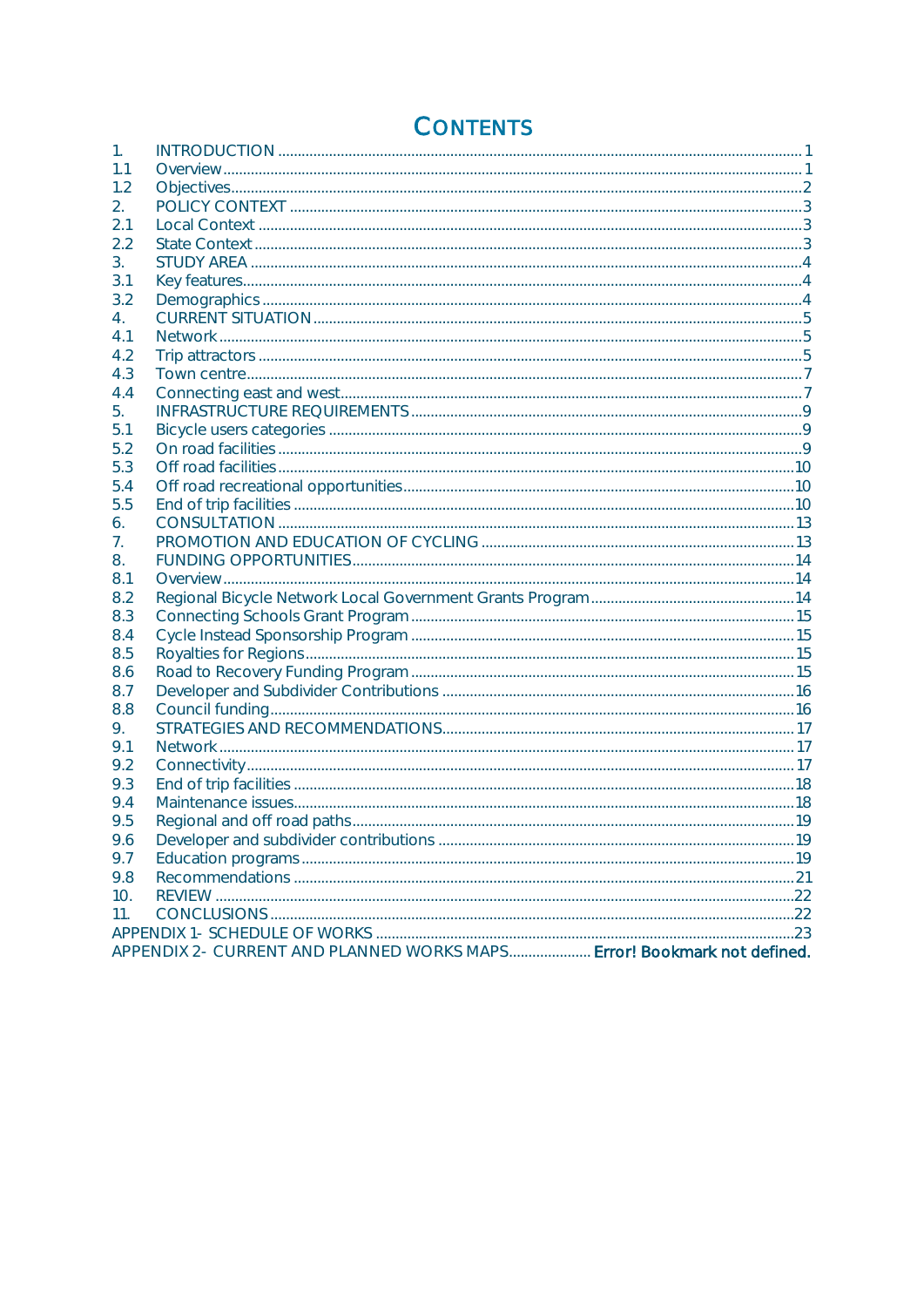# <span id="page-3-0"></span>1. INTRODUCTION

### <span id="page-3-1"></span>1.1 OVERVIEW

Cycling plays an important role within the Shire of Boddington. Increasing the proportion of people who cycle on a regular basis as a means of transport or recreation has the potential to have significant economic, environmental and social benefits (see Figure 1). First and foremost of these are the positive effects to people's health and wellbeing. To encourage more residents, visitors and tourists to cycle in the District, especially within and near the townsites of Boddington and Ranford, there is a need to provide an appropriate and safe bike network (including a shared path network).



Figure 1: Benefits of cycling - sourced from http://www.bikevalet.com.au/

The Bikewest Shared Path Guidelines define a shared path as:

"... a facility that provides access for a variety of users, including people who cycle, pedestrians, people with wheelchairs or gophers and various other forms of recreational transport"

A shared path (formerly termed dual use path) is an area of pavement open to the public that can be used by people on bicycles and pedestrians.

Planning for cyclists attempts to provide for their safe and convenient movement. A major aim of this Local Bicycle Plan is to increase the level of bicycle use by making key destinations more accessible and bicycle travel safer. This can be achieved in a number of ways including the removal of barriers and hazards, the provision of new or improved facilities and by providing suitable end-of-trip facilities such as bicycle parking.

Regardless of a cyclist's age, skill or experience, there are some requirements that are needed for both the on and off road environment. These include adequate space to ride,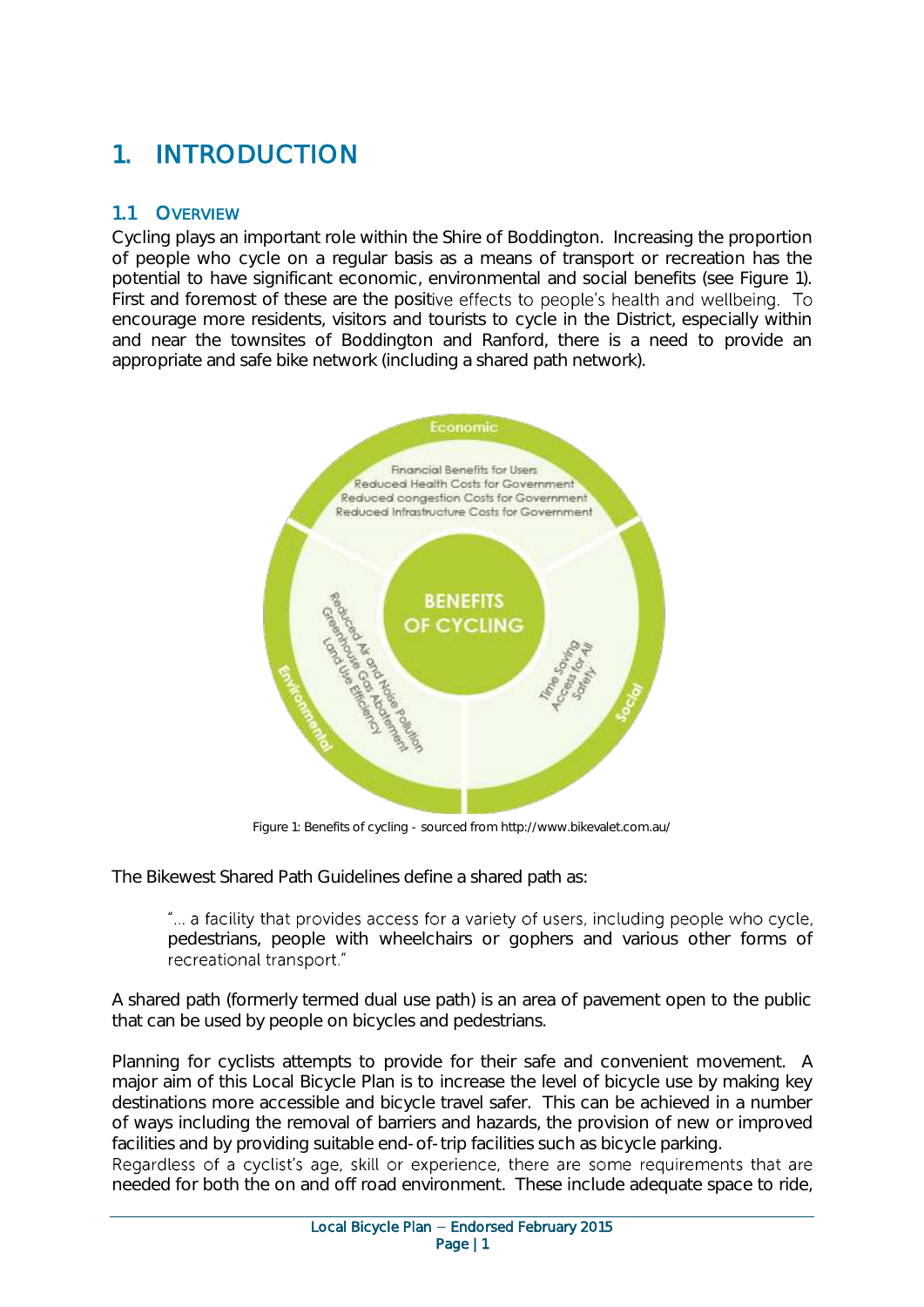a quality riding surface, ability to ride at a consistent speed, connectivity of cycle routes and adequate information.

The Local Bicycle Plan is a planning tool which will be used by the Shire to help strengthen and develop a bicycle network, seek to fulfil the expectations and requirements of residents, visitors and tourists.

### <span id="page-4-0"></span>1.2 OBJECTIVES

The objectives of this Local Bicycle Plan are to:

- make cycling safer within the District;
- increase the number of cycling trips made by local residents;
- make cycling more convenient for residents and visitors;
- increase community awareness of the needs of cyclists;
- encourage cycling for health, fitness and recreation; and
- encourage cycle tourism in the District.

The intent of this Plan is to provide strategic directions to the Shire to allow it to provide facilities and conditions which enhance the cycling environment. Implementation of the Local Bicycle Plan should increase the numbers of residents and visitors riding (with greater safety) for recreation, fitness, tourism and other journeys.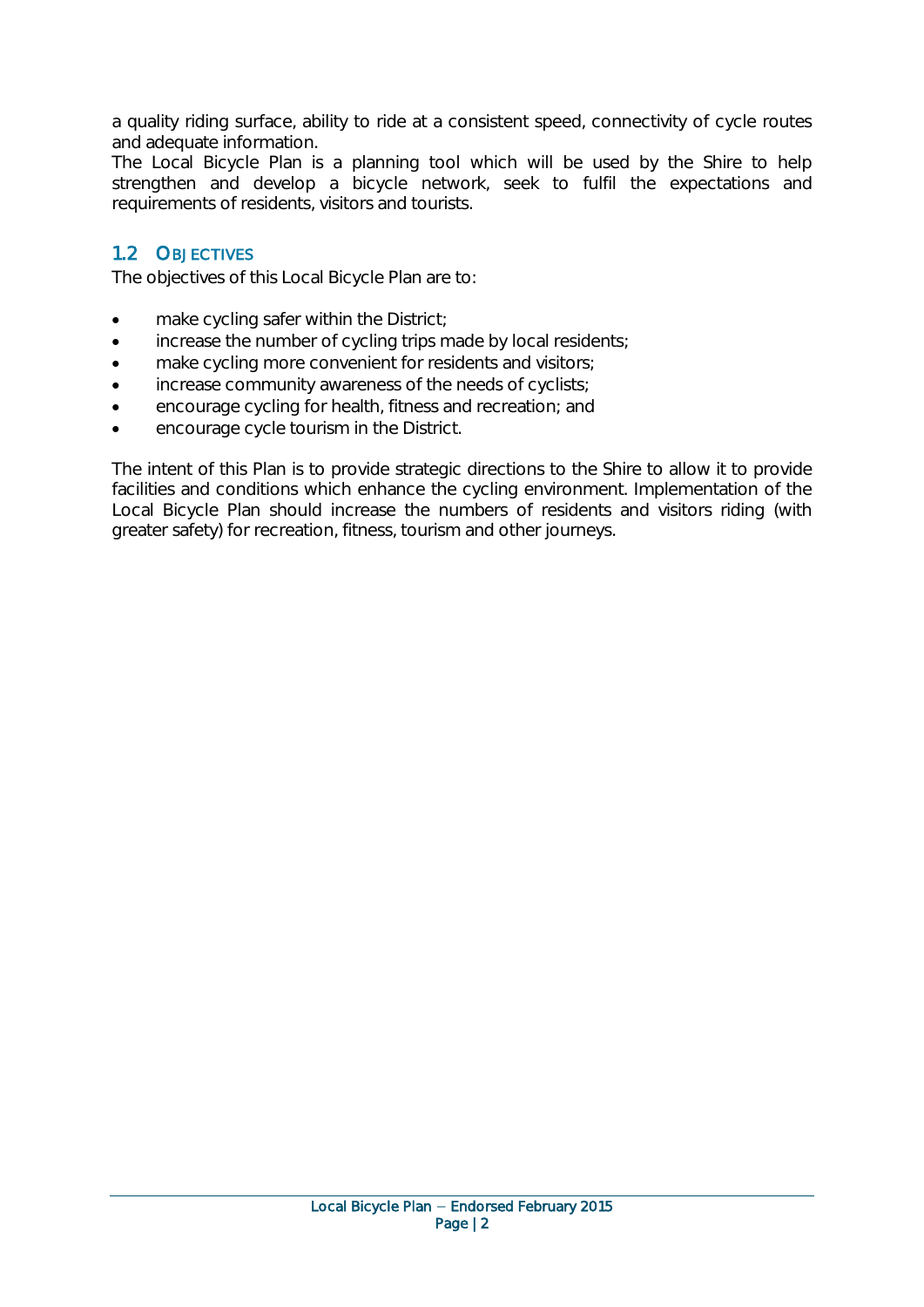# <span id="page-5-0"></span>2. POLICY CONTEXT

This Plan has been developed in accordance with of the Department of Planning's document Guidelines for Preparing Bicycle Plans in keeping with the Austroads Guide to Traffic Engineering Practice Parts 14 (Bicycles), the Australian Standards relating to bicycles AS1742.9: and AS 2890.3 and the Western Australian Planning Commission's Liveable Neighbourhoods. The following summarises the key policy context.

### <span id="page-5-1"></span>2.1 LOCAL CONTEXT

- Local Planning Scheme No.2 and draft Local Planning Scheme No.3
- Boddington-Ranford Townsite Strategy
- Shire of Boddington Local Planning Strategy
- <span id="page-5-2"></span>Boddington SuperTown Growth Plan

### 2.2 STATE CONTEXT

- State Planning Strategy classified Boddington as a 'sub-regional centre'
- Liveable Neighbourhoods
- Regional Centres Development Plan (SuperTowns)
- Western Australian Bicycle Network Plan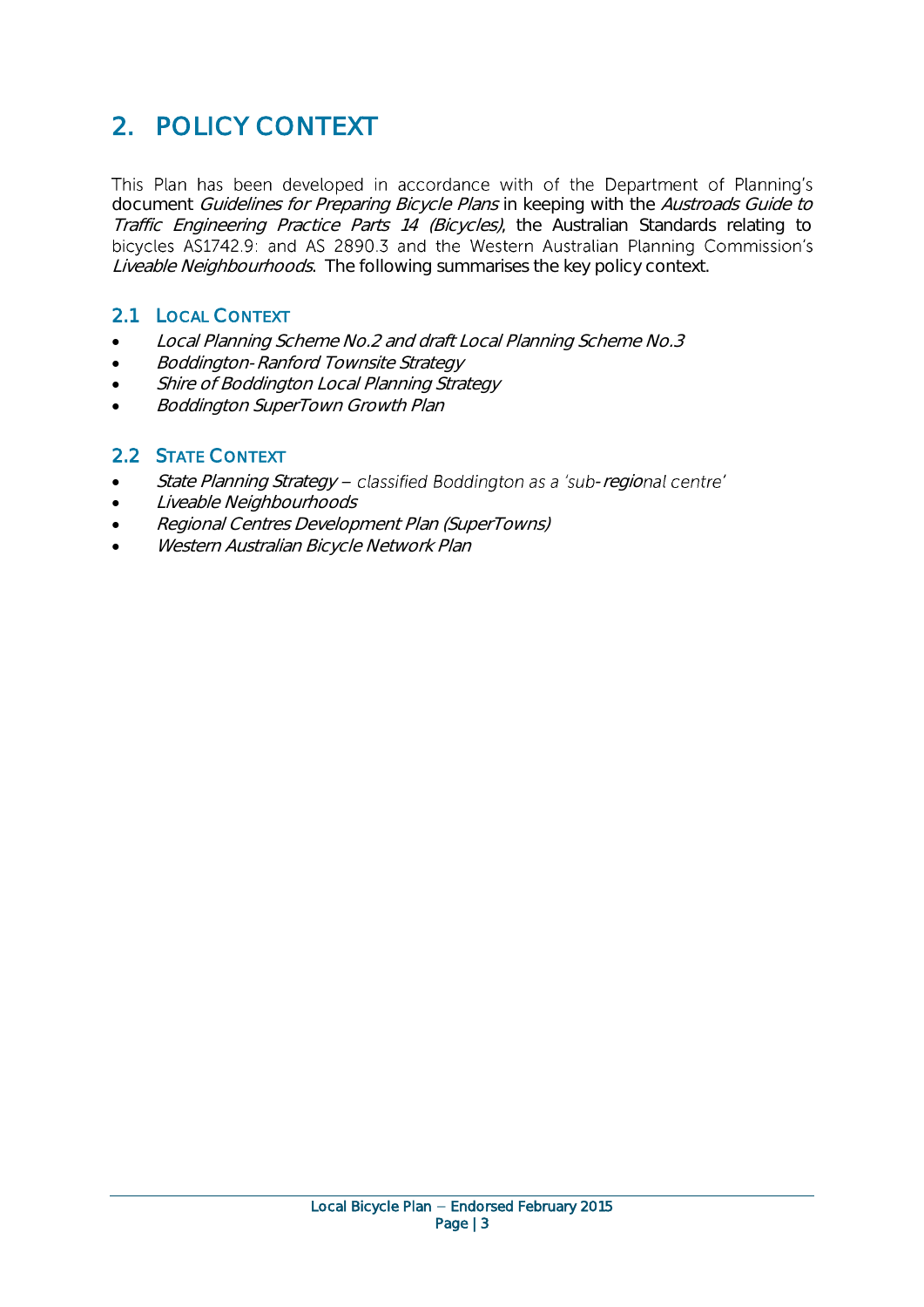## <span id="page-6-0"></span>3. STUDY AREA

### <span id="page-6-1"></span>3.1 KEY FEATURES

The study area of this plan is the Shire of Boddington (District), with a particular focus on the Boddington and Ranford townsites, given most of the population is contained or planned within these areas. The District is characterised by undulating topography and a wide range of gradients. The District contains an interesting mix of river systems, farm land, mining operations and bushland. The Hotham River provides an attractive place to cycle along. Other popular tourist attractions include the gold mine, bauxite mine, the Tullis Bridge locality and wineries. Most roads within the District are controlled and maintained by the Shire. There are also State roads managed by Main Roads Western Australia. Most roads in rural areas are unsealed (gravel roads) that are often the only access route to farms and dwellings.

### <span id="page-6-2"></span>3.2 DEMOGRAPHICS

Boddington has a unique demographic and this plays a role when planning for bicycle users and the infrastructure required by the community. Boddington has a higher percentage of males than females and there is a high proportion of middle aged residents (between 35-55 years of age) and of school aged children (5-14). Correspondingly, there is a lower percentage of young adults that are 15-25 years of age. These factors impact on the types of paths that need to be constructed and what the residents will be using these paths for. These demographics also indicate what types of education and training are the most appropriate and effective. Statistics from the 2011 Census produced by the Australian Bureau of Statistics (ABS) shows that only 4 out of 1,148 people ride to work on a regular basis.

Cycling has increased in popularity in the District in recent years and this includes a growing Triathlon Club that promotes cycling for all ages and abilities.

There has been a significant increase in the District's population in recent years due to the reopening of the gold mine and people seeking a 'tree change' lifestyle. Population scenarios set out in the endorsed *Boddinaton SuperTown Growth Plan* predict that population will continue to increase. The 'business as usual' scenario would see the Boddington townsite increase to 2000 by the year 2031; however SuperTown initiatives could see the population be around 3,500 by 2031.

Newmont Boddington Gold advise that the gold mine will have an expected mine life to the year 2033. This combined with extensive bauxite resources, an attractive setting, proximity to Perth and Mandurah, and an increasingly diversified local economy, indicate that the District's population is expected to grow in the coming decades.

The groups that are given particular focus in this Local Bicycle Plan are school aged children, recreational riders and visitors/tourists. This is reinforced by cycle to school programs being run at the local school and through Cycle Week activities (including a structured leisurely ride day funded by the Shire). These efforts are being made to increase the amount of people who are using bicycles on a regular basis and to increase the safety and convenience of those who ride.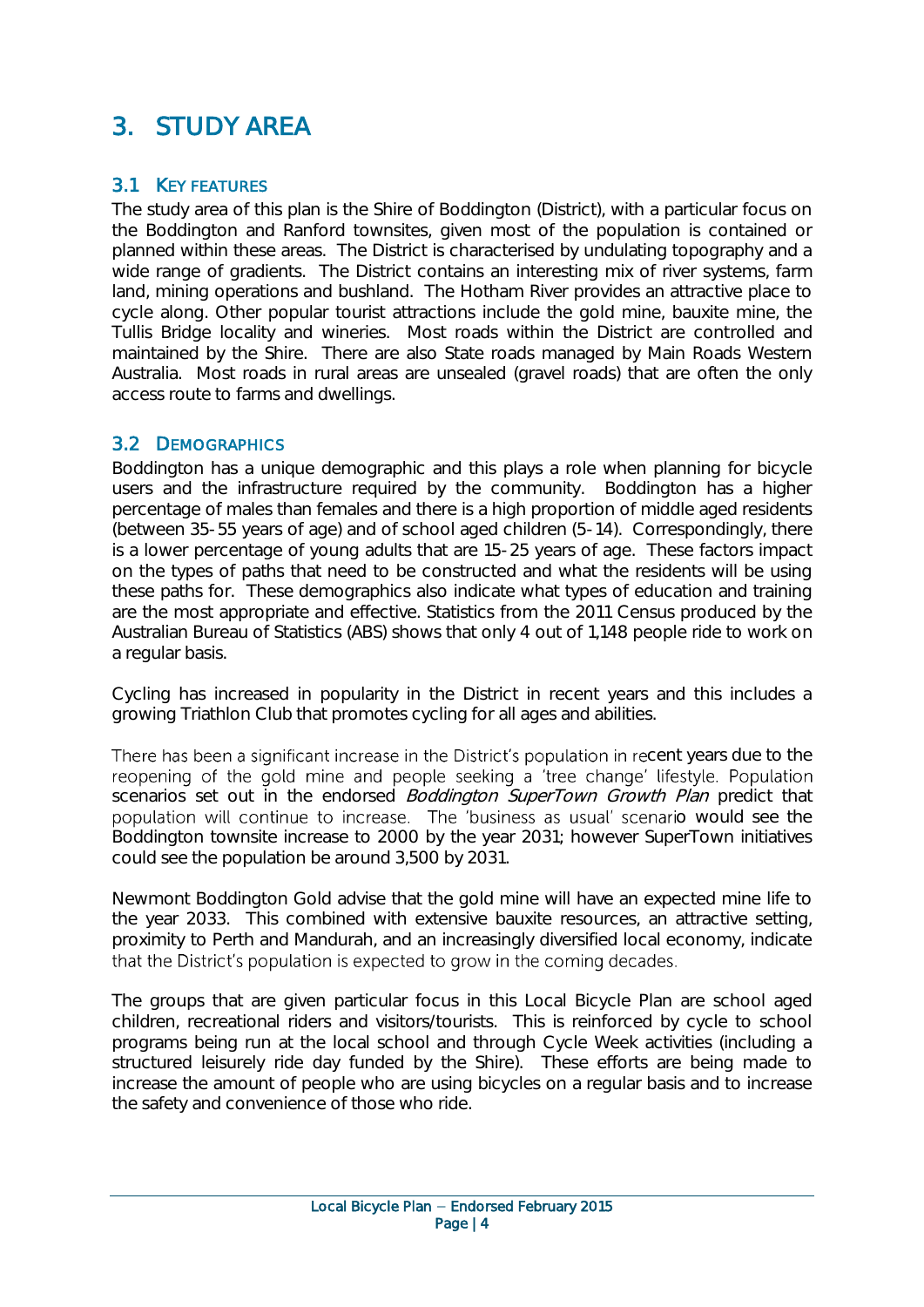### <span id="page-7-0"></span>4. CURRENT SITUATION

### <span id="page-7-1"></span>4.1 NETWORK

The path network within the District continues to develop. There is the longer term intent of connecting all residential properties within the Boddington and Ranford townsites. Within the Boddington townsite the path network currently reaches approximately 80% of residential properties with most properties which are not connected being located on cul-de-sac roads. A 1.2m wide path connects the two townsites, but an upgrade will be needed to widen this path to 2.0m in the future with the proposed expansion of Ranford and nearby rural residential areas. There are no paths within the Ranford townsite. There are also no paths in the surrounding and nearby rural residential estates.

All of the constructed concrete/bitumen paths within the District are dual use paths that are shared by people walking and cycling along with other forms of transport such as scooters and rollerblades. Given some paths are only 1.2m wide, this has the potential to cause altercations and accidents.

Due to current low volumes of users for various paths (relative to the Perth Metropolitan Region) there have been no cycling accidents reported to the Shire in recent years.

At this stage, there are no on-road cycle lanes present within the District.

Shared paths within the District are generally built from concrete as it is the best material for the location, climate and availability of contractors. Other materials that can be used include paving and asphalt but these have higher maintenance costs and take longer to install.

Various bushland areas within the District contain informal off road bicycle tracks which are complemented by tracks such as with the former railway reserve and near Ranford Pool. Efforts to improve and formalise these tracks by adding infrastructure and amenities may be possible in the future subject to securing funding. Similar tracks can also be found adjacent to the current path joining the townsites of Boddington and Ranford that are also frequented by horse riders.

Some of the barriers to cycling in the District include missing sections of paths, large/oversize trucks on some roads, no on-road cycle lanes and a need to change the behaviour of some motorists.

There are however various opportunities for increasing the number of trips undertaking by bike. This includes increasing the numbers of visitors and tourists undertaking cycling activities in the District including mountain biking and triathlons.

### <span id="page-7-2"></span>4.2 TRIP ATTRACTORS

There are various key trip attractors within the District. The following are the key trip attractors (see Figure 2) that are feasibly reachable now or in the future by shared paths or off road riding trails:

- Town centre (cafes/shops/bank/Shire office)
- Boddington District High School/public library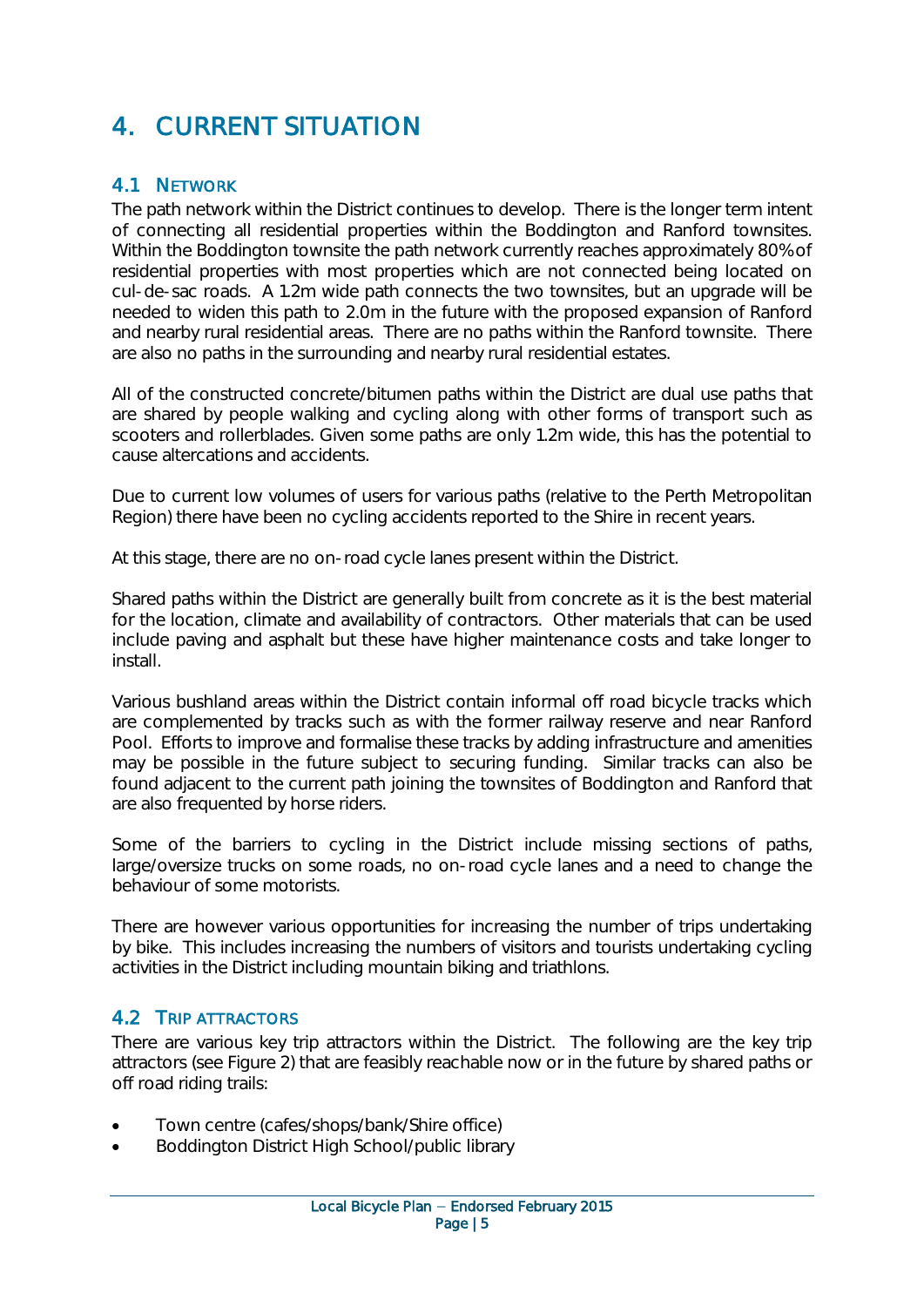- Recreation grounds including football, tennis, cricket, netball, basketball, soccer, hockey, skateboard ramp
- Golf course, community club & bowling greens (same site)
- Boddington Caravan Park
- Public swimming pool
- Foreshore picnic area & Lions Weir
- Playground area (five in total) & fitness track
- Medical Centre/community nurse
- Boddington District Hospital
- Boddington Old School Community Hub
- Youth centre
- Arts & crafts centre
- Ranford Pool
- Tullis Bridge
- Boddington town hall
- Community Newspaper headquarters
- Industrial estate
- Boddington Newmont Gold Mine
- Worsley Alumina Bauxite Mine

Significant effort has been put in to connecting many of these trip attractors to enable residents and visitors to access local landmarks and businesses easily without the use of a private vehicle.





The Shire also recognises that future residential and rural residential subdivisions generally east of Ranford and south-east of Boddington will generate demand for safe and convenient cycle paths and facilities.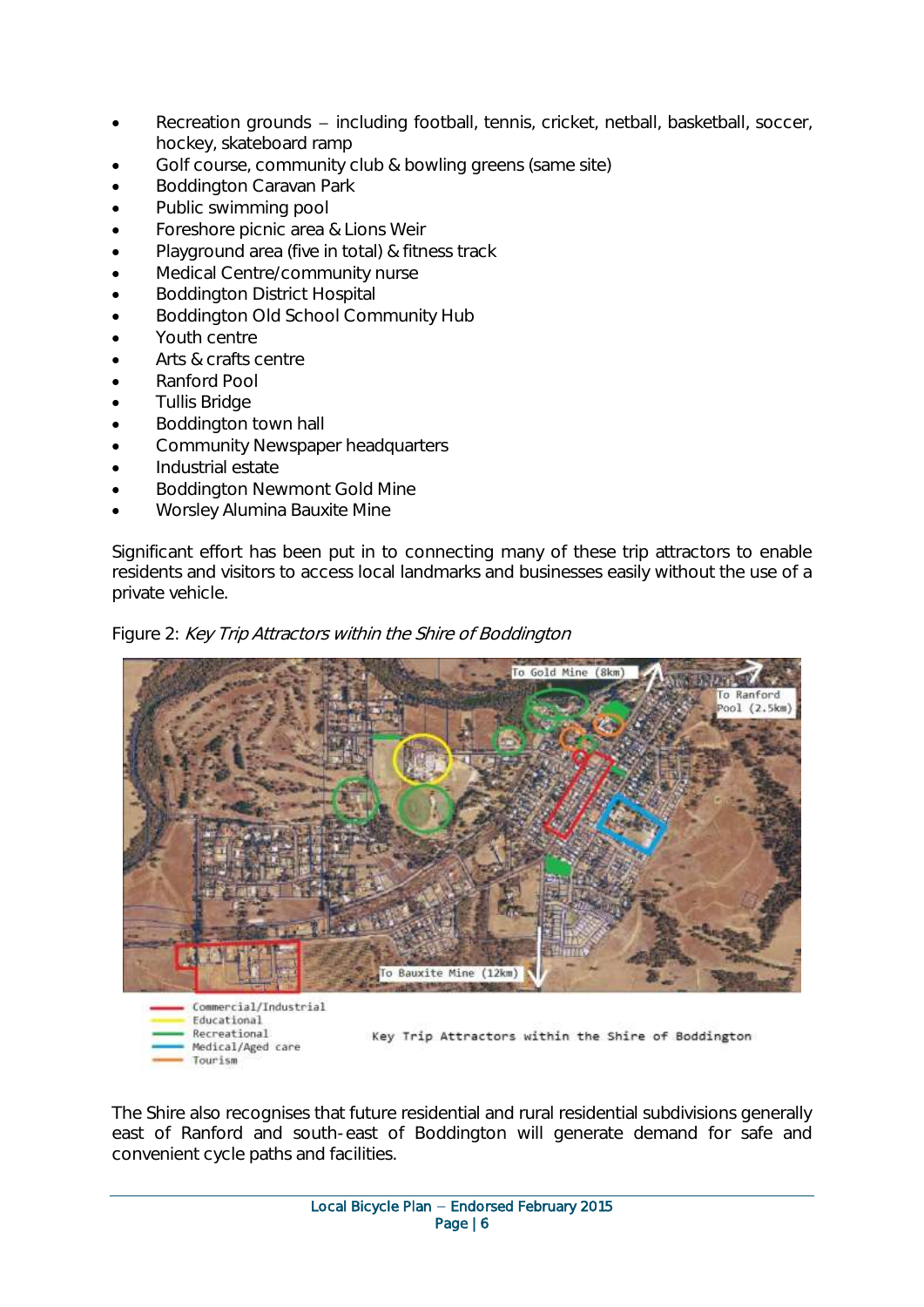### <span id="page-9-0"></span>4.3 TOWN CENTRE

Wide, dual-use paths dominate the town centre, particularly the main street (Bannister Road). A large percentage of cyclists who use paths within the town centre are primary school children. Cycling along these paths can be done safely by cyclists that travel at low speeds. Cyclists generally use the roads for faster cycling. This is considered safe for experienced cyclists because the speed limit on the roads is low (50km/h) and traffic volumes are also relatively low.

Bannister Road and various other roads are not appropriate for inexperienced cyclists and primary school children given large and oversize trucks also use many of the same routes as cyclists. Care needs to be given in this situation to avoid accidents.

Other roads adjoining the town centre, such as Johnstone Street, do have truck traffic. For these streets, the traffic volumes are generally low. Additionally, most streets adjoining the town centre are wider than normal allowing both motorists and cyclists to use the road. Consideration may need to be given to creating cycle lanes in the future if traffic volumes increase.

#### <span id="page-9-1"></span>4.4 CONNECTING EAST AND WEST

Residents have expressed that there is an issue with connectivity between the east and west sides of the town. Travelling through Boddington from Ranford out to the Tullis Bridge area is a popular trail for walkers, cyclists and horse riders but there are connectivity issues through the Boddington townsite. Issues include paths that do not connect, having to cross roads to stay on the formal path and having to cross through car parking areas.

A particular area for improvement is near the caravan park on the Hotham River foreshore. This area is expected to be subject to various changes and enhancements in



the coming years. Improving the connectivity in these areas will allow users to ride unimpeded between Ranford and Tullis Bridge through the Boddington townsite. There are opportunities to enhance cycling between the swimming pool and Shepherd's Turn (Hotham Heights). While there is generally a foreshore reserve, in many cases it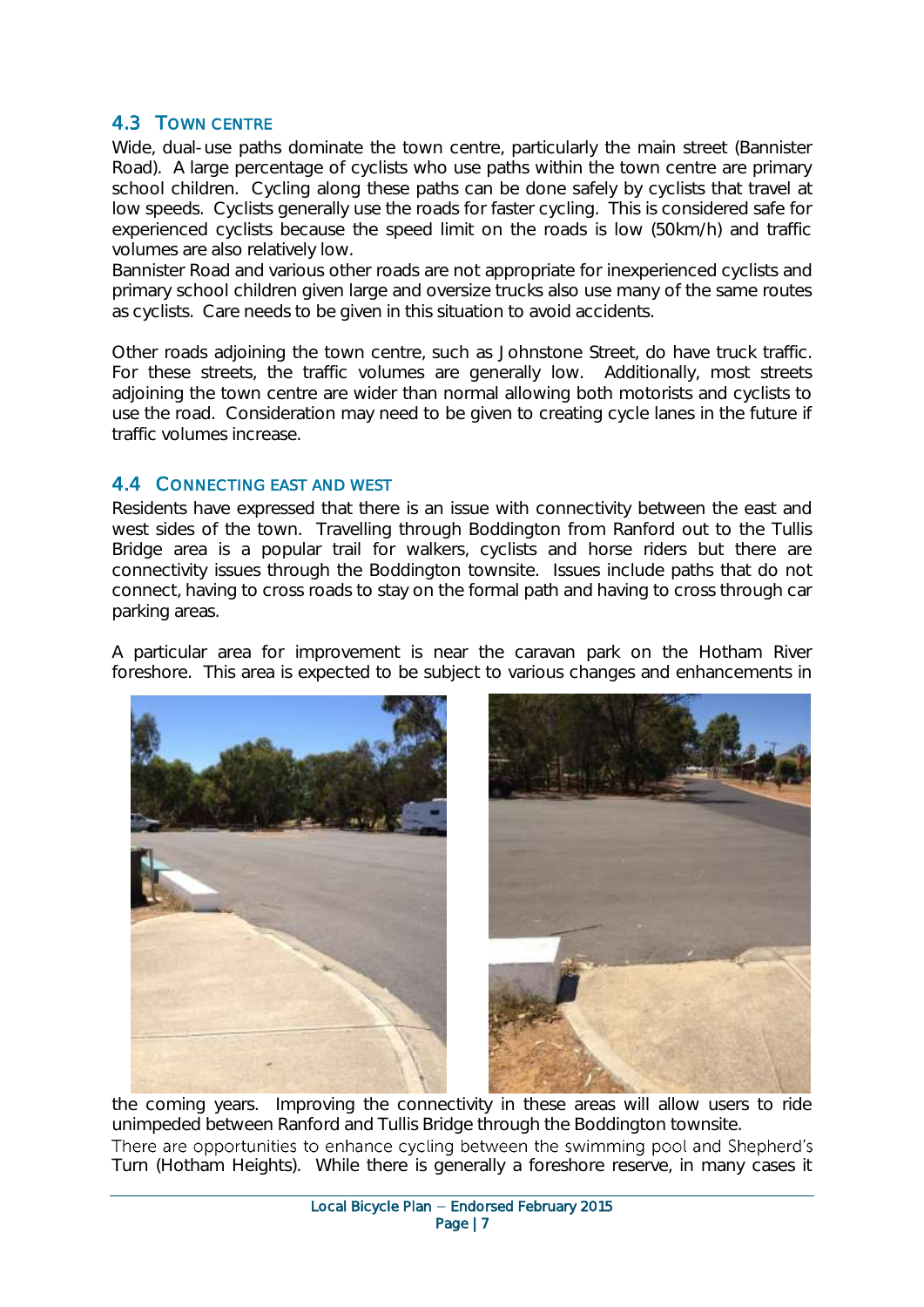contains native riparian vegetation with high environmental significance. Progressively securing a widened foreshore that contains cleared land, through the subdivision process, could take many years to secure. There may be opportunities to secure a footpath in the interim through gaining landowner agreement which may need to be supported by an easement. There may be also a need to address public liability for any community access on freehold land along with ensuring there is appropriate fencing.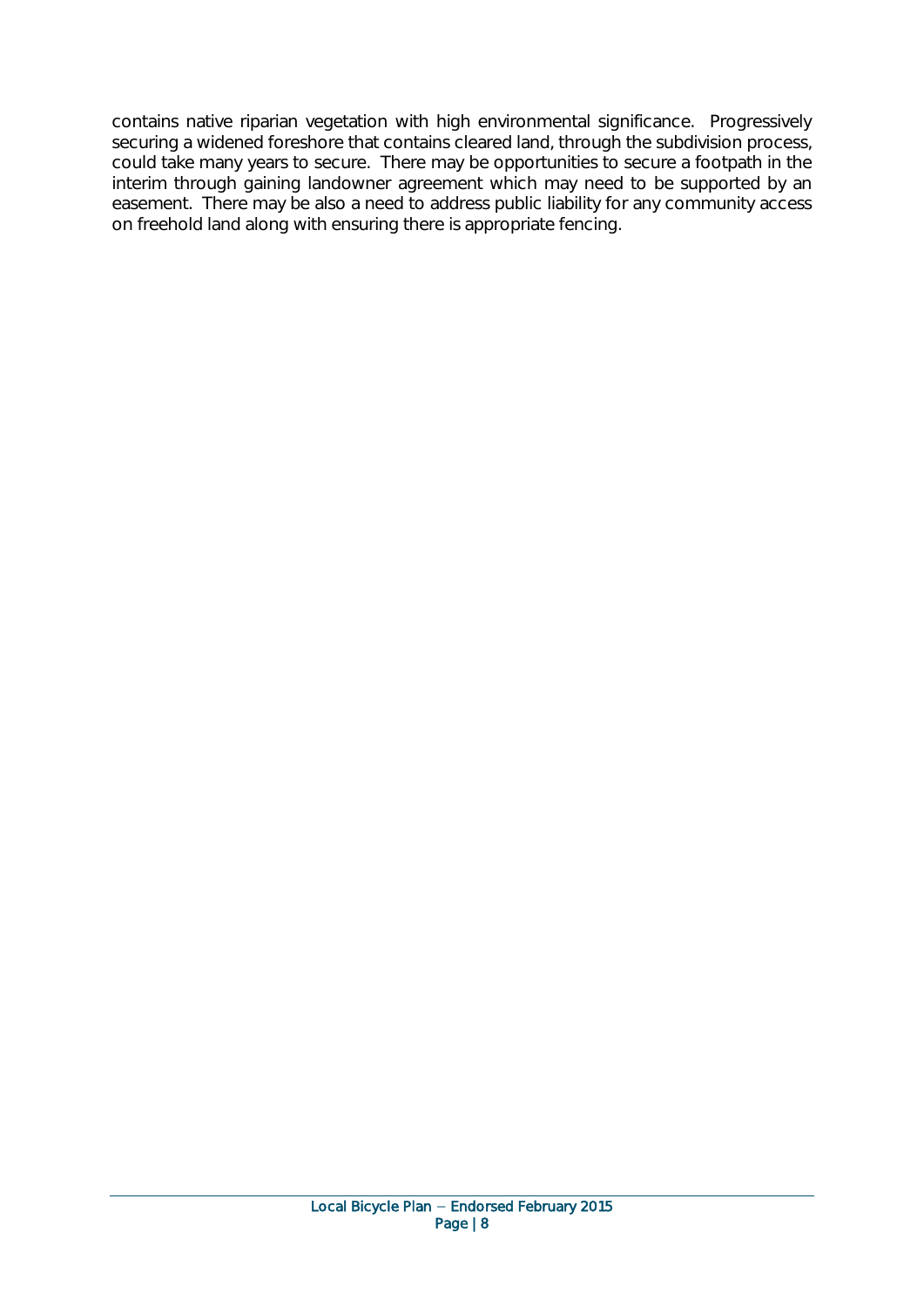# <span id="page-11-0"></span>5. INFRASTRUCTURE REQUIREMENTS

### <span id="page-11-1"></span>5.1 BICYCLE USERS CATEGORIES

There are eight main categories of bicycle users identified by Austroads. These are outlined in the table below.

| Category                               | <b>Rider characteristics</b>                                                                                     | Riding environment                                                                                                                                                                                                                                           |  |
|----------------------------------------|------------------------------------------------------------------------------------------------------------------|--------------------------------------------------------------------------------------------------------------------------------------------------------------------------------------------------------------------------------------------------------------|--|
| Non-cyclists and<br>potential cyclists | Do not currently ride; have<br>potential to with effective<br>encouragement.                                     | Generally would begin with off-road<br>paths, footpaths (where permitted) or<br>very low volume residential streets.                                                                                                                                         |  |
| school<br>Primary<br>children          | skills<br>Cognitive<br>not<br>developed, little knowledge<br>road<br>Оf<br>rules,<br>require<br>supervision.     | Similar<br>that<br>Оf<br>non/potential<br>to<br>cyclists.                                                                                                                                                                                                    |  |
| Secondary<br>school children           | developing<br>Skill<br>varies,<br>confidence.                                                                    | Generally use on-road facilities or off-<br>road paths where available.                                                                                                                                                                                      |  |
| Recreational                           | Experience,<br>and skill<br>age<br>vary greatly.                                                                 | Desire off-road paths and quiet local<br>streets, avoid heavily trafficked routes,<br>more experienced will prefer to use<br>road system for long journeys.                                                                                                  |  |
| Commuter                               | Vary in age, skill and fitness,<br>some highly skilled and able<br>to handle a variety of traffic<br>conditions. | Some prefer paths or low stress roads,<br>willing to take longer to get to<br>destination, others want quick trip<br>of traffic<br>conditions,<br>regardless<br>primarily require space to ride and<br>smooth<br>riding<br>surface,<br>speed<br>maintenance. |  |
| Utility                                | Ride for specific purposes<br>(e.g. shopping), short length<br>trips,<br>and<br>routes<br>unpredictable.         | Not on highly trafficked roads, needs<br>include comprehensive, low stress<br>routes,<br>appropriate<br>end<br><b>of</b><br>trip<br>facilities.                                                                                                              |  |
| Touring                                | Long distance journeys, may<br>be heavily equipped, some<br>travelling in groups.                                | Often route is similar to that of other<br>tourists using vehicles.                                                                                                                                                                                          |  |
| Sporting                               | Often in groups, two abreast<br>occupying left lane, similar<br>needs to commuters.                              | Travel long distances in training on<br>may include<br>arterials,<br>challenging<br>terrain in outer urban or rural areas,<br>generally do not use off-road because<br>seek high speeds and it can conflict<br>with other users.                             |  |

Each of these groups presents unique challenges with each group having different requirements and expectations of the cycling network. As a result the bicycle network needs to contain multiple path types and facilities to accommodate the range of possible bicycle users to create a safe environment for cyclists to use.

### <span id="page-11-2"></span>5.2 ON ROAD FACILITIES

Many trips that are made by bicycle within the District, especially those that are of significant distance, are made on the road. It would be desirable that most roads within the District have on road facilities (such as cycling lanes or wider shoulders) to accommodate cyclists in a safe manner. However, due to an extensive road network, a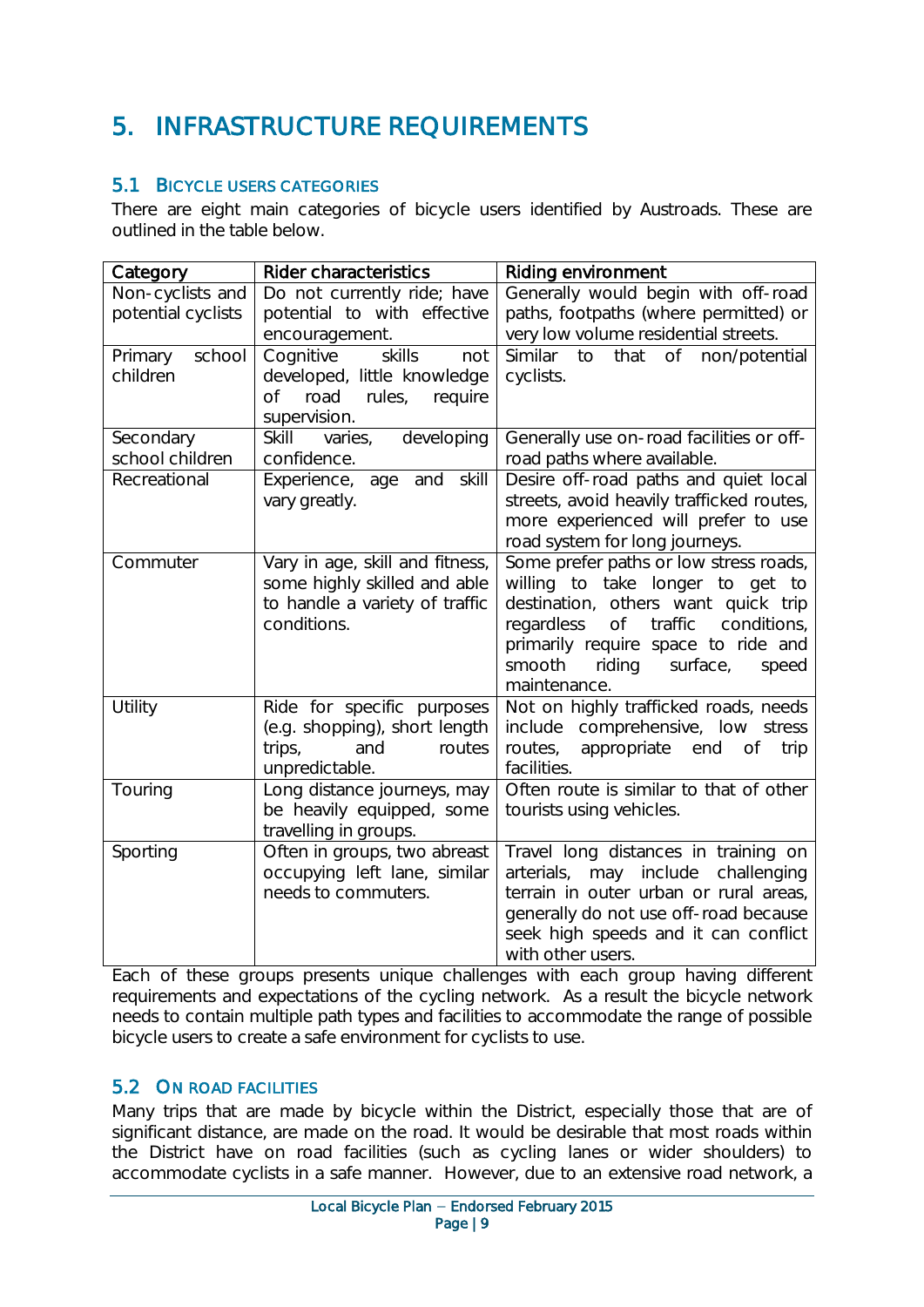low population and low percentage of cyclists within the District this outcome is unreasonable.

On road facilities are important to connect major attractions and locations. Currently there is no on-road infrastructure for cyclists but there are wide ranging opportunities to improve cycling routes in and around the Boddington and Ranford townsites and in other parts of the District. Upgrading on road facilities, such as wider road shoulders, may be a more appropriate measure in some instances due to the cost and length of constructing a shared path.

Given the District's attractive setting, there are opportunities for a range of longer distance rides including to Quindanning and Wandering on sealed roads.

### <span id="page-12-0"></span>5.3 OFF ROAD FACILITIES

Given there is a high percentage of school aged children and less experienced riders within the District, developing, upgrading and maintaining off road facilities is a necessity. Off road facilities include a mix of single and shared use paths that connect major attractions generally within the townsites including the school, local sporting clubs and the town centre with residential areas. Upgrades and extensions to this network are necessary to allow and encourage more people to use the network and for it to be safe and convenient for all users. This includes a smooth riding surface, appropriate line markings, signage and suitable crossings.

<span id="page-12-1"></span>Appendix 1 and 2 sets out priority works.

### 5.4 OFF ROAD RECREATIONAL OPPORTUNITIES

Given the District contains considerable State Forest and varied topography; there are opportunities for off-road recreation opportunities that can cater for riders of different abilities. There is scope to develop and market these opportunities in consultation with relevant agencies such the Department of Parks and Wildlife and Tourism WA.

#### <span id="page-12-2"></span>5.5 END OF TRIP FACILITIES

#### 5.5.1 Overview

When cyclists come to the end of their journey or need to stop for a period of time, end of trip facilities can make their stop safer and more convenient. These facilities encourage bicycle users to visit these areas and to increase the amenity of public spaces. The most common end of trip facilities include bicycle parking, showers, lockers and water fountains. Further details are outlined below.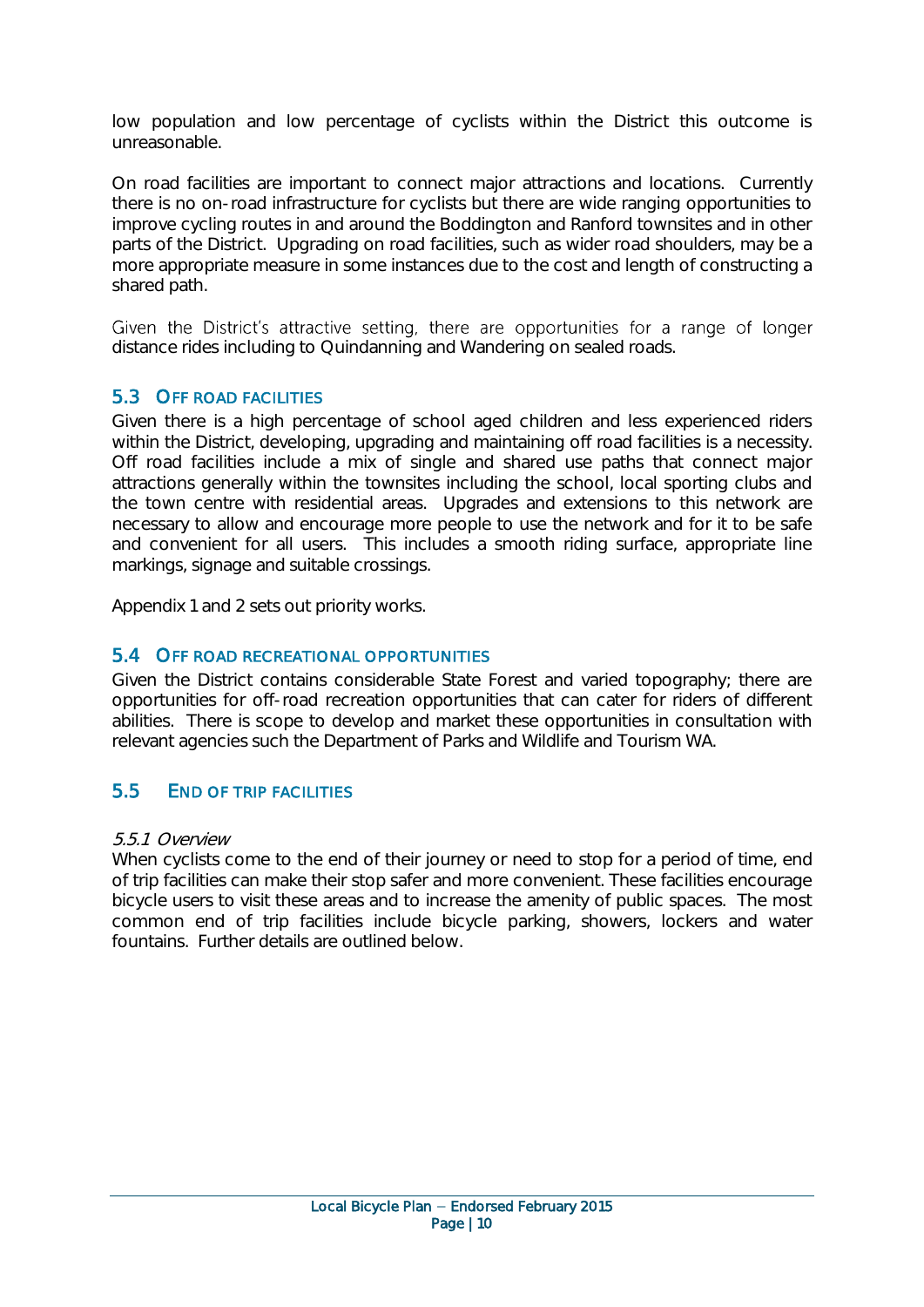#### 5.5.2 Bicycle parking

Good, secure bicycle parking encourages bicycle use.

Cyclists' needs for bicycle parking range from simply a convenient piece of street furniture, to storage in a bicycle locker that affords weather, theft and vandalism protection, gear storage space, and 24 hour personal access. Where a cyclists' need falls in this range is determined by several factors:

- type of trip being made: whether or not the bicycle will be left unattended all day or just for a few minutes;
- weather conditions: covered bicycle parking is more important during winter; and
- value of the bicycle: the more a cyclist has invested in a bicycle, the more the concern the cyclist will show for theft protection.

Having a place to securely lock up a bicycle at the end of a trip is a key factor in encouraging people to cycle on a regular basis, particularly for older age groups. As there is currently no public transport network serving the Boddington and Ranford townsites, there is not a necessity for large bicycle storage lockers. Lockable bicycle storage facilities are most commonly found at large bus and train stations as bicycles will often be left here for hours at a time, increasing the risk of them being stolen or vandalised.

Bicycle racks or other similar facilities would however be more appropriate in Boddington as most bicycle trips requiring bicycle parking are often short trips with short stopping times.

Currently bicycle racks are located at the Boddington Town Pool, Boddington District High School and in front of the IGA in the town centre.

There are opportunities to upgrade and expand secure bicycle parking within the town centre in appropriate locations. It is also expected that local businesses will progressively provide a place for employees to securely store their bicycle on site.

There are opportunities to create bicycle racks that are not only functional but can also be readily be maintained with designs that are unique and promote public art.

Upgrades are necessary for bicycle racks at the pool due to age and the limited number of stands. Upgrades are also necessary for the town centre in general. Better bicycle racks that are functional and of high quality design will better serve the community.

Other areas within the two townsites should be progressively provided with bicycle racks. These include the hospital, recreation grounds and various public parks, Boddington Town Hall, Boddington Community Club, Boddington Old School Community Centre and the Shire Administration Building. These racks can serve both the public and employees. Local Planning Policy No. 9 Car Parking and Vehicular Access in part states the 'Council may where relevant require the provision of areas for...the provision of bicycle racks to promote sustainable transport'.

Specific sites throughout the District will be progressively provided with bicycle parking for visitors and tourists. Key public open space and community facilities will have bicycle parking progressively installed where it is not already currently provided. Parking should be available in key sites where bicycles may be left unattended for extended periods of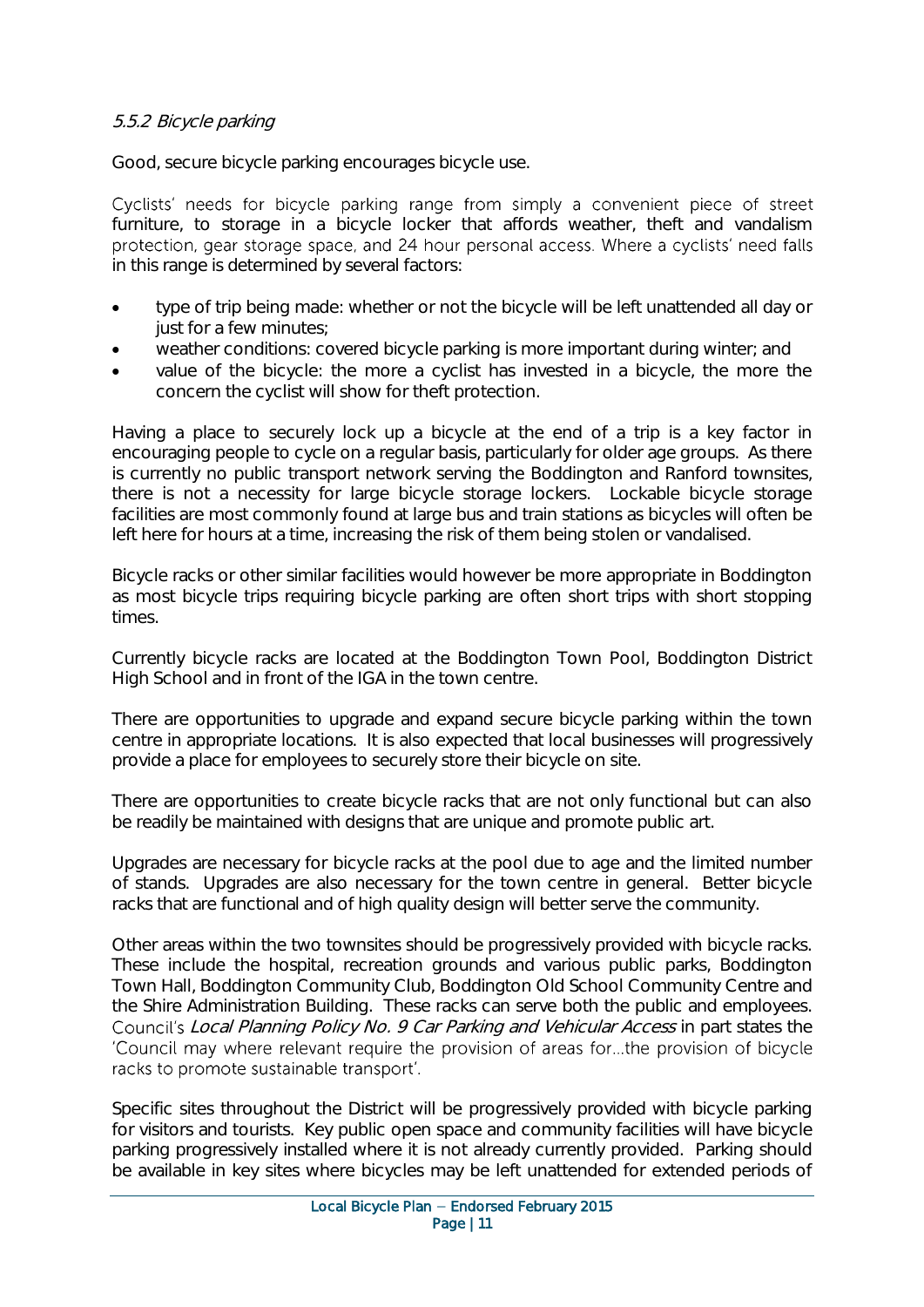time such as the town pool, Boddington District High School, community facilities and the proposed recreation centre.

### 5.5.3 Showers and lockers

Currently there is no Council policy relating to the provision of showers and lockers for bicycle users in new development. There are no plans to mandatorily require developers in the foreseeable future to provide shower and locker facilities for bicycle users in new developments. While noting this, there is the opportunity to encourage provision for new developments to include the provision of a shower facility. Some public Shire facilities have showers including the Boddington Pool and the Boddington Community Resource Centre.

#### 5.5.4 Water fountains

Fountains are located within the Boddington townsite in various locations. These are not specifically end of trip facilities for cyclist but are rather located in high use public areas for the general public. All water fountains will need to be of a standard that is considered acceptable for drinking by the health authority. Water fountains should also allow users to not only drink from the fountain but to also fill water bottles. This should be incorporated in to the design of the fountains. There is a need to ensure the locations promote appropriate use of the fountains which minimise vandalism. The Shire will monitor the requirement for water fountains within the town centre and in other locations in the District.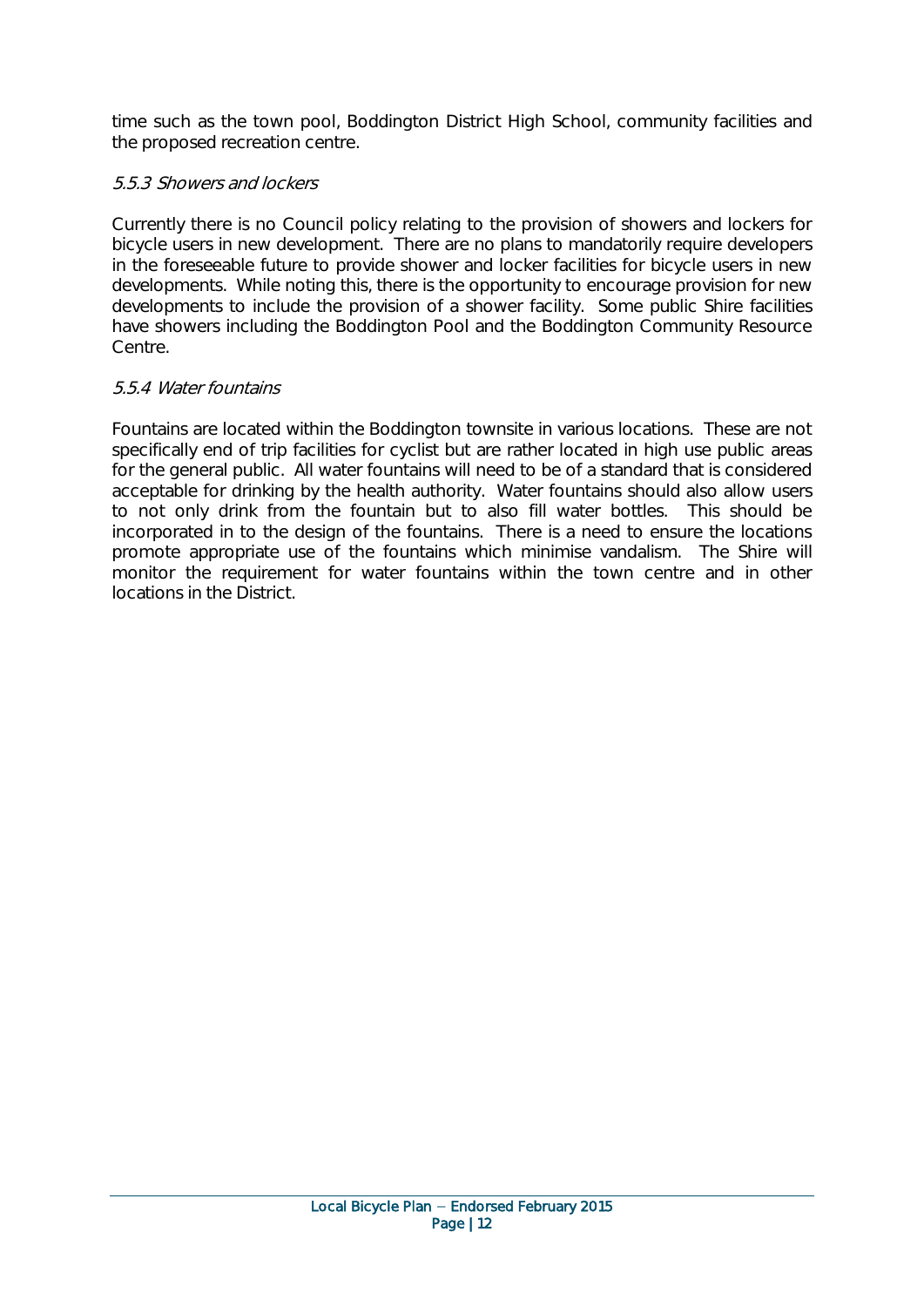# <span id="page-15-0"></span>6. CONSULTATION

The draft plan was subject to community and stakeholder consultation and comments and has generally incorporated comments where consistent with Council's budgetary environment and available Shire resources.

Consultation on bicycle plans will be expected as bicycle usage increases and Bicycle User Groups are formed. By consulting with these groups along with the Boddington District High School and other stakeholders, future plans will evolve to assist in identifying priority projects, resource allocation and to better guide future development within the District.

### <span id="page-15-1"></span>7. PROMOTION AND EDUCATION OF CYCLING

Efforts to promote cycling and cycle safety within the District have improved in recent years. Events held by Boddington District High School and by the Shire have been successful at promoting cycling to a wider range of people. The Cycle Instead Bikeweek organised by the Department of Transport and the Cycle Instead group has had good success with over 80 participants attending an event run by the Shire in 2013. Further details are outlined in Section 9.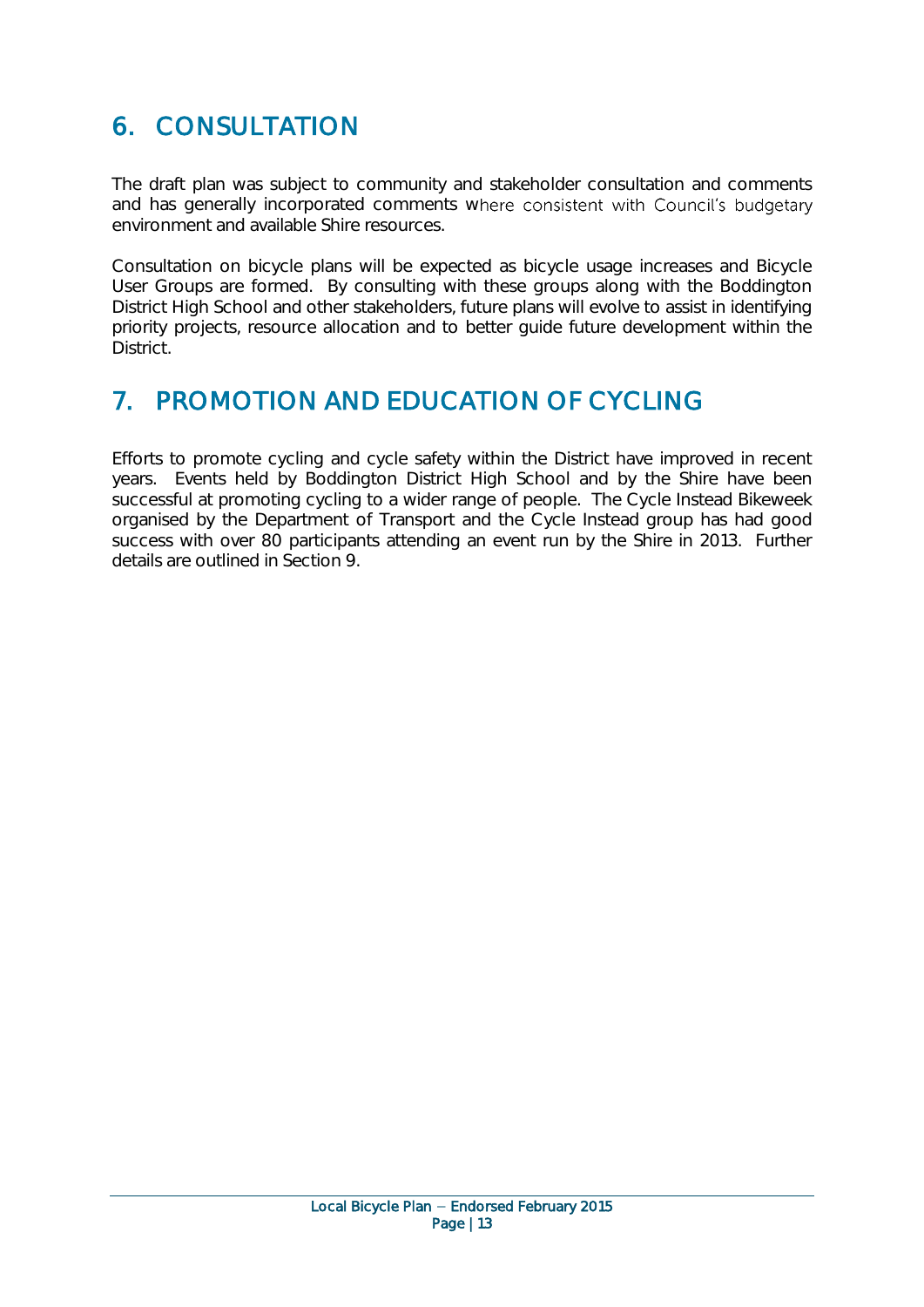# <span id="page-16-0"></span>8. FUNDING OPPORTUNITIES

### <span id="page-16-1"></span>8.1 OVERVIEW

Several funding opportunities exist that may assist the implementation of the Local Bicycle Plan. Some of these are outlined in this section.

The Shire's budget limits the amount of work that can be done. The Shire's budget is highly supplemented with State and regional grant funding. Therefore the grants that are received largely determine what projects will be completed each year.

### <span id="page-16-2"></span>8.2 REGIONAL BICYCLE NETWORK LOCAL GOVERNMENT GRANTS PROGRAM

The Department of Transport provides local government the opportunity to apply for State Government funding annually on a matched dollar-for-dollar basis. The priorities for the program differ from year to year but are focused on developing the bicycle network in regional centres and towns. An allocation is provided for each region based upon population.

The Program provides funding assistance to local government and community groups to assist in planning, development and promotion of shared-use pathways and cycling facilities in regional Western Australia. The Program's primary aims are to:

- encourage the integrated planning of shared-use paths and on-road bike lanes;
- develop an integrated network of shared use paths and on road bike lanes;
- provide safe access to schools, sport, recreation and community facilities; and
- improve the safety of cyclists, pedestrians and other path users.

Funding is provided in multiple categories which are outlined below.

| Category                                 | <b>Description</b>                                                                                                                                                                                                                                                    |
|------------------------------------------|-----------------------------------------------------------------------------------------------------------------------------------------------------------------------------------------------------------------------------------------------------------------------|
| Category 1:<br><b>Network Planning</b>   | Development of local bike plan                                                                                                                                                                                                                                        |
| Category 2:<br>On Road<br>Infrastructure | Installation of bicycle lanes<br>Improvement to traffic calming treatments (e.g. cycle<br>bypasses)<br>Improvement to intersections for cycling movement                                                                                                              |
| Category 3:<br>Path Infrastructure       | Construction of important shared paths<br>Separation of bicycle and pedestrian movements on path<br>network                                                                                                                                                           |
| Category 4:<br>Other Infrastructure      | Design and construction of bicycle parking compounds<br>Installation of associated 'end-of-trip' facilities<br>(e.q.<br>storage lockers)<br>Generic signage programs for bicycle routes<br>and<br>associated facilities (signage can be directional or<br>regulatory) |

As the Local Bicycle Plan has been established for the District, emphasis will be given to implementation (Categories 2, 3 and 4) through upgrades and extensions to path infrastructure, on road infrastructure and other infrastructure.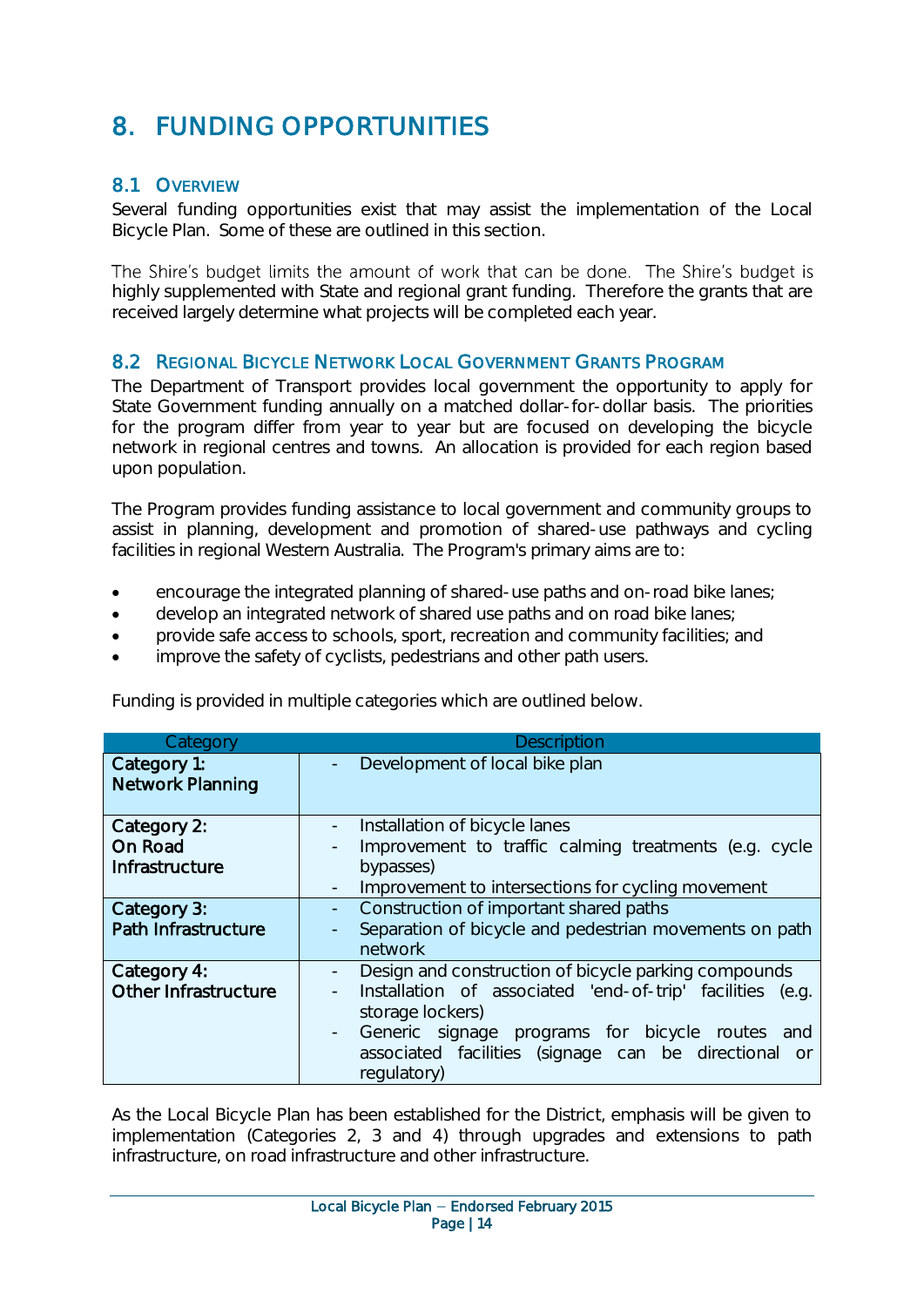### <span id="page-17-0"></span>8.3 CONNECTING SCHOOLS GRANT PROGRAM

The Connecting School Grant Program is aimed at improving the bicycle network around schools and end of trip facilities within schools. To be eligible for the grant, schools must also engage complementary behaviour change, through the TravelSmart to School program, to facilitate increasing cycling to school.

The types of infrastructure that this grant may be used for is described as flexible. It may include traditional infrastructure, such as shared paths or on road cycle lanes; or less traditional infrastructure such as on–site bicycle parking and other end of trip facilities, way finding, or place making installations.

### <span id="page-17-1"></span>8.4 CYCLE INSTEAD SPONSORSHIP PROGRAM

The Cycle Instead sponsorship program provides community-based event organisers with support to effectively plan and implement programs that promote cycling. Event organisers have access to funds to cover running costs, advertising and promotions, merchandise and other expenses. The grants could help facilitate a yearly event to encourage local bicycle use.

### <span id="page-17-2"></span>8.5 ROYALTIES FOR REGIONS

The Royalties for Regions initiative aims to improve economic and community infrastructure and services in regional Western Australia through funding projects that will assist in attracting investment and increasing jobs or help to improve the quality of life in the regions.

Funding is available to assist the development of infrastructure, services and community projects, including the provision of headworks, and to assist in the broad development of the community, including the establishment of services and programs. Funding is intended to support the development of resilient communities and contribute to regional areas being vibrant and interesting places in which to live.

### <span id="page-17-3"></span>8.6 ROAD TO RECOVERY FUNDING PROGRAM

The Australian Government's Roads to Recovery Program seeks to assist in addressing the problem that much of the local government road infrastructure in Australia was about to reach the end of its useful life and its replacement was beyond the capacity of the local governments to pay. Eligible works can include footpaths and bicycle paths and lighting and other roadside amenities.

While the Roads to Recovery funding is allocated to the rehabilitation of existing roads by local government, coordination of the roads to recovery works with the Local Bicycle Plan will ensure that proposals that can be incorporated into works.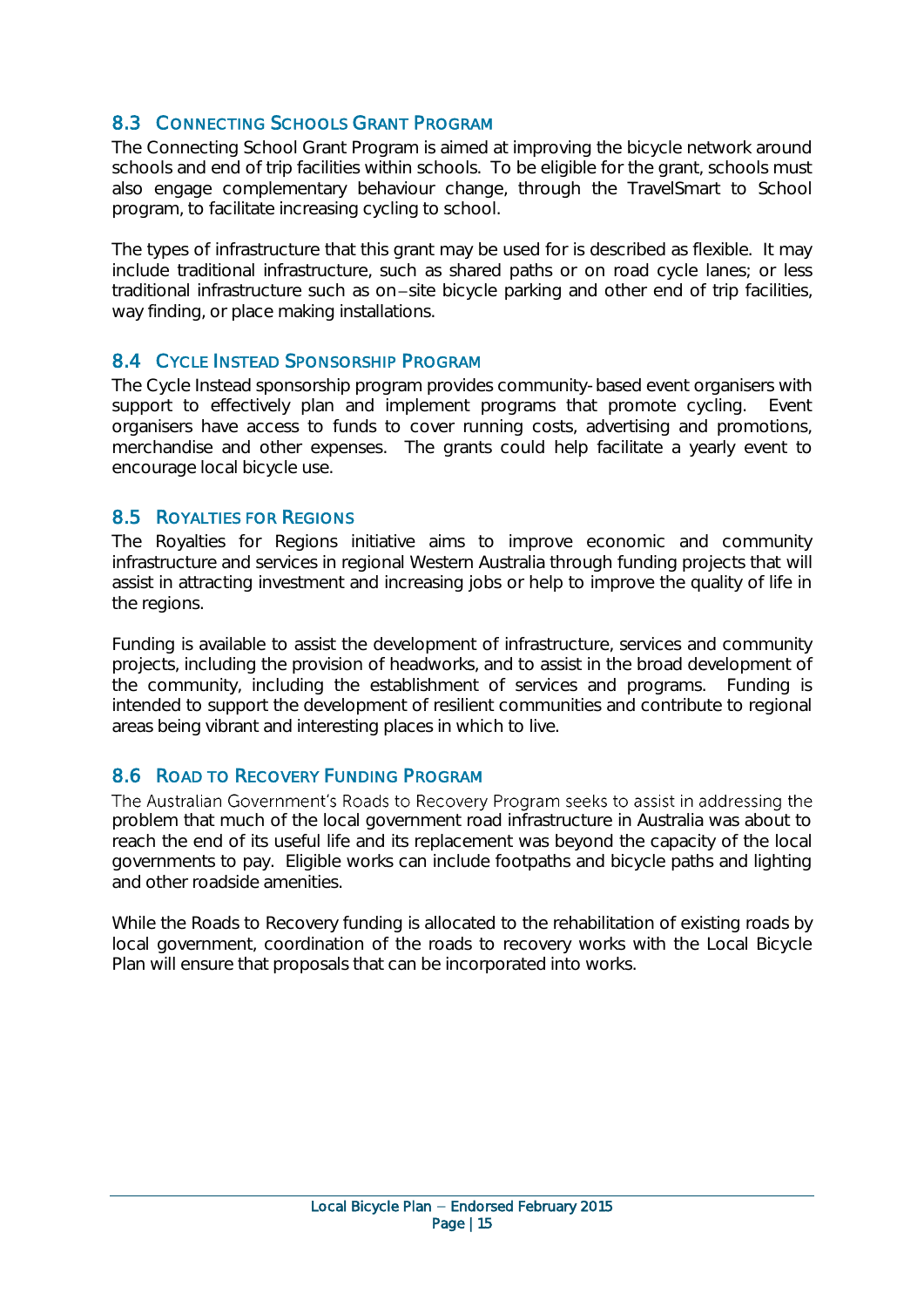### <span id="page-18-0"></span>8.7 DEVELOPER AND SUBDIVIDER CONTRIBUTIONS

As new subdivision and developments are undertaken, developers will be required to contribute wholly or partly towards the upgrade, extension or development of the path network. This will ensure that subdivisions and developments are connected to the path network and existing paths are of a suitable quality and design. These contributions will apply to most new subdivision proposals, where there is not an existing path, and for larger development proposals.

### <span id="page-18-1"></span>8.8 COUNCIL FUNDING

Most projects that are planned will have part or full funding coming from money set aside in the Shire of Boddington budget for the year. Large projects will usually be funded by grants and the rest of the contribution will come from the Shire. Smaller projects that are of high importance may be fully funded by the Shire if given Council endorsement. Projects that are considered of higher importance by the Council, determined by safety/liability, economic development opportunities and documents including the Local Bicycle Plan, will be given priority and funding by the Shire.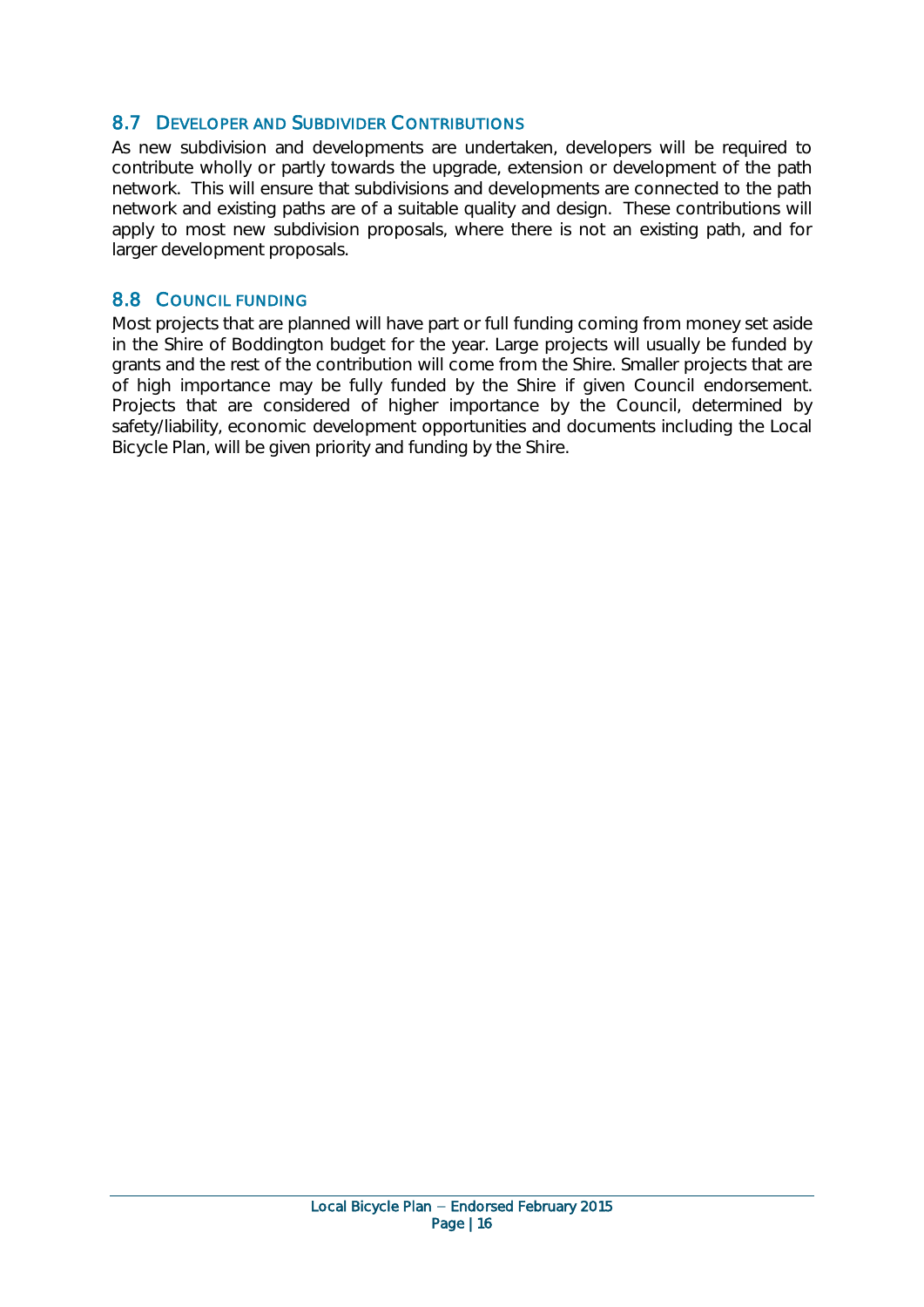### <span id="page-19-0"></span>9. STRATEGIES AND RECOMMENDATIONS

### <span id="page-19-1"></span>9.1 NETWORK

The bicycle network within the Boddington townsite is well progressed with a need to generally upgrade and widen various paths. There are however some connections missing between major paths and roads. Major missing links are generally those at Hotham Heights and in some subdivisions south of the Boddington town centre.

Other than the path connecting Ranford to Boddington, Ranford does not have other paths.

It is recommended that key missing bicycle links be completed first generally as set out in Appendix 1 - Schedule of Work and Appendix 2  $-$  Current and Planned Works Map. Implementation of the works is expected to be with the assistance of State Government funding (Regional Bicycle Network Local Government Grant).

There are other opportunities for enhancement along with maintenance which include the Hotham River foreshore near the bridge to remove gravel off the path. Priority will be given to addressing safety issues.

There are opportunities to upgrade existing paths when the need for a wider path is more imminent, such as when the asset life is ending. Upgrades to existing paths will be undertaken on an as needed basis as determined by the Council or as determined by the Shire administration.

The path network on the edges of the two townsites will need to expand to connect to new subdivisions/developments that are proposed. These path networks will be wholly or partially funded by developers/subdividers as part of the subdivision conditions.

There are also opportunities for on road facilities. It is expected that by 2025, subject to securing State Government grant funding, that most residential properties within the Boddington and Ranford townsites will be connected to the path network.

With new road sealed construction outside the Boddington/Ranford townsites, consideration will be given to providing wider shoulders to facilitate safer riding.

There are opportunities for enhanced signage and change of pavement colour such as on the entrance to town and to the town centre.

There is also scope to improve and create more off road/mountain tracks within some of the rural and forested sections of the District. Some of these paths would need minimal infrastructure requirement and could provide tourism within the town. Trails would be listed in a brochure or website that shows the route and difficulty. There are opportunities to develop and market these opportunities in consultation with relevant agencies such the Department of Parks and Wildlife and Tourism WA.

### <span id="page-19-2"></span>9.2 CONNECTIVITY

"A focus of the Local Bicycle Plan is to enhance accessibility through connecting paths to the town centre, key attractors and residential/rural living areas." A key component of this connection is the area adjacent to the caravan park where there is a need for a better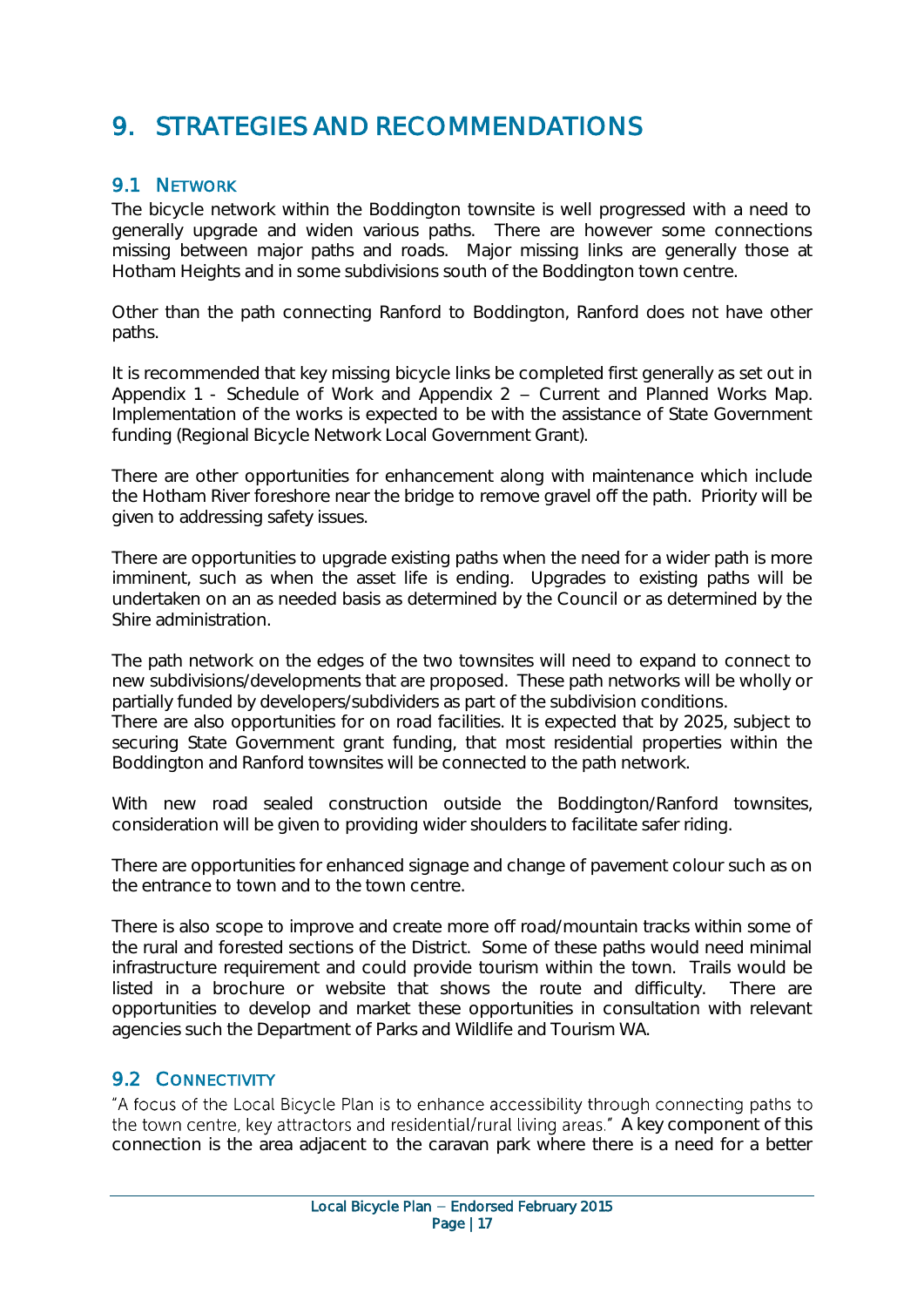designed and aligned path. Opportunities will be explored as part if expected changes and enhancement to this section of the foreshore.

A circular route around the school, rodeo and proposed recreation centre is an important path for people with prams, those learning to ride (either within a school program or recreationally) and for other users to improve connections and safety. To complete the loop a section along Club Drive needs to be installed. This is expected to be completed in conjunction with the construction of the planned recreation centre or as grant funding is obtained.

Connection between the Boddington town centre and the gold mine camp is required to be progressively improved. To allow bike users to ride between the camp site and the Boddington town centre in a safe manner. Alternatively there is scope to provide a route/path on Williams Street and Old Soldiers Road. This route is the most direct and suitable.

### <span id="page-20-0"></span>9.3 END OF TRIP FACILITIES

End of trip facilities in Boddington are generally at an adequate level for the population and current bicycle usage. The Shire will continue to monitor the demand for bicycle parking. Water fountains may be more useful as they can be used by pedestrians and tourists on a more consistent basis. Water fountains have been an issue within the town centre due to vandalizing making them unsuitable to drink from. Future water fountains should be designed to be of low risk of vandalism to allow them to be better utilised by the general public.

There will be a need to increase bicycle parking during the plan period. The Boddington District High School, Boddington Town Pool, and other community centres currently have an appropriate level of bicycle parking however there is a need to respond to changing circumstances including increased bicycle usage. If there is a request to increase the bicycle parking in a specific location, then the application will be assessed on its merits. Some facilities, such as the hospital, Boddington Old School Community Centre and town hall should be progressively provided with bike racks.

Bicycle parking in the main street/town centre, if installed, should be of an interesting or whimsical design to make them not only functional but aesthetically pleasing. This may range from being brightly coloured to being designed in different shapes and designs to fit in with the theme of Boddington. This will allow the bicycle parking to have a functional use but also allow it to be enjoyed when not in use to contribute to activating the town centre.

### <span id="page-20-1"></span>9.4 MAINTENANCE ISSUES

The Shire will seek to:

- 1. ensure that cyclists using shared pathways (and roads) continue to experience safe and enjoyable conditions;
- 2. guard against the deterioration of infrastructure, thereby maintaining the investment made in the pathways (and on-road facilities) on behalf of the community;
- 3. minimise exposure to potential public liability claims arising from incidents; and
- 4. set in place a management process to cover most foreseeable risks.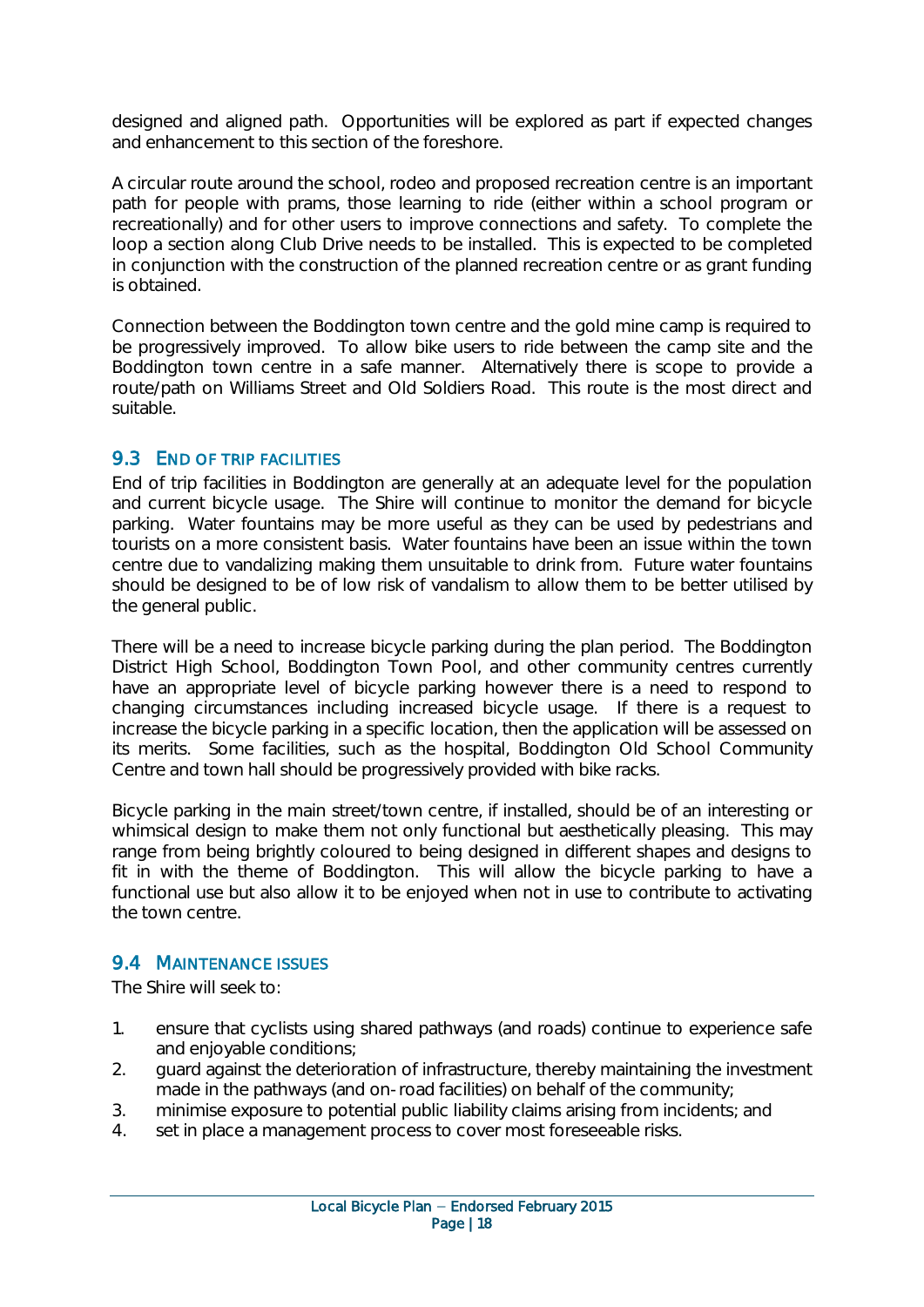Regular inspection of pathways, trails and on-road cycling facilities is required. In particular, close inspection of the pathway surface will determine locations where remedial action is required to eliminate dangerous conditions. Sweeping sand and debris off paths and repairing paths as required, pruning overhanging vegetation, and repairing damage to signage are likely to be among the primary maintenance activities.

The Shire should keep clear records of each activity/inspection.

In general, the optimum maintenance regime is based upon regular inspections, at which time simple maintenance activities should take place. The capacity to respond immediately to random incoming reports of hazards or major infrastructure failures is required.

### <span id="page-21-0"></span>9.5 REGIONAL AND OFF ROAD PATHS

Information relating to major paths such as those to Tullis Bridge are available. There are also opportunities to enhance path network maps. This includes brochures indicating where paths start/finish length, difficulty or elevations. Provision of this information to inform residents, visitors and tourists where regional off road tracks are in the District and their difficulty and distance would generate more recreational trips by bicycle.

### <span id="page-21-1"></span>9.6 DEVELOPER AND SUBDIVIDER CONTRIBUTIONS

Besides developers being responsible for the provision of paths within their subdivision, developers are also required to contribute fully fund to connect their subdivision to the existing bicycle network. All new developments that include new roads will generally be required to include dual use paths in accordance with *Liveable Neighbourhoods*, adjacent and within the development area and to partially or entirely fund the subdivision being connected to the existing path network.

### <span id="page-21-2"></span>9.7 EDUCATION PROGRAMS

### 9.7.1 Overview

Engineering improvements are just one of a range of factors which affect the propensity of people to cycle to and within the District. There are a number of other initiatives which have a significant impact on the cycling environment. These initiatives include:

- encouragement factors such as web pages on cycling, the provision of end of trip facilities, promotional brochures and incentives to cycle;
- education factors such as ensuring cyclists and non-cyclists are well informed about the extent of the cycling network, the position of end-of-trip facilities through such means as promotional brochures, informing road users of their rights and responsibilities and child/adult bicycle use education (techniques; rules and responsibilities); and
- enforcement factors -such as reinforcing courteous behaviour between all modes of transport within the town.

It is expected that many of the initiatives that could be developed in the encouragement, education and enforcement elements of the Local Bicycle Plan can have just as dramatic effect on bicycle user levels and safety as can the development of a path network or onroad improvements.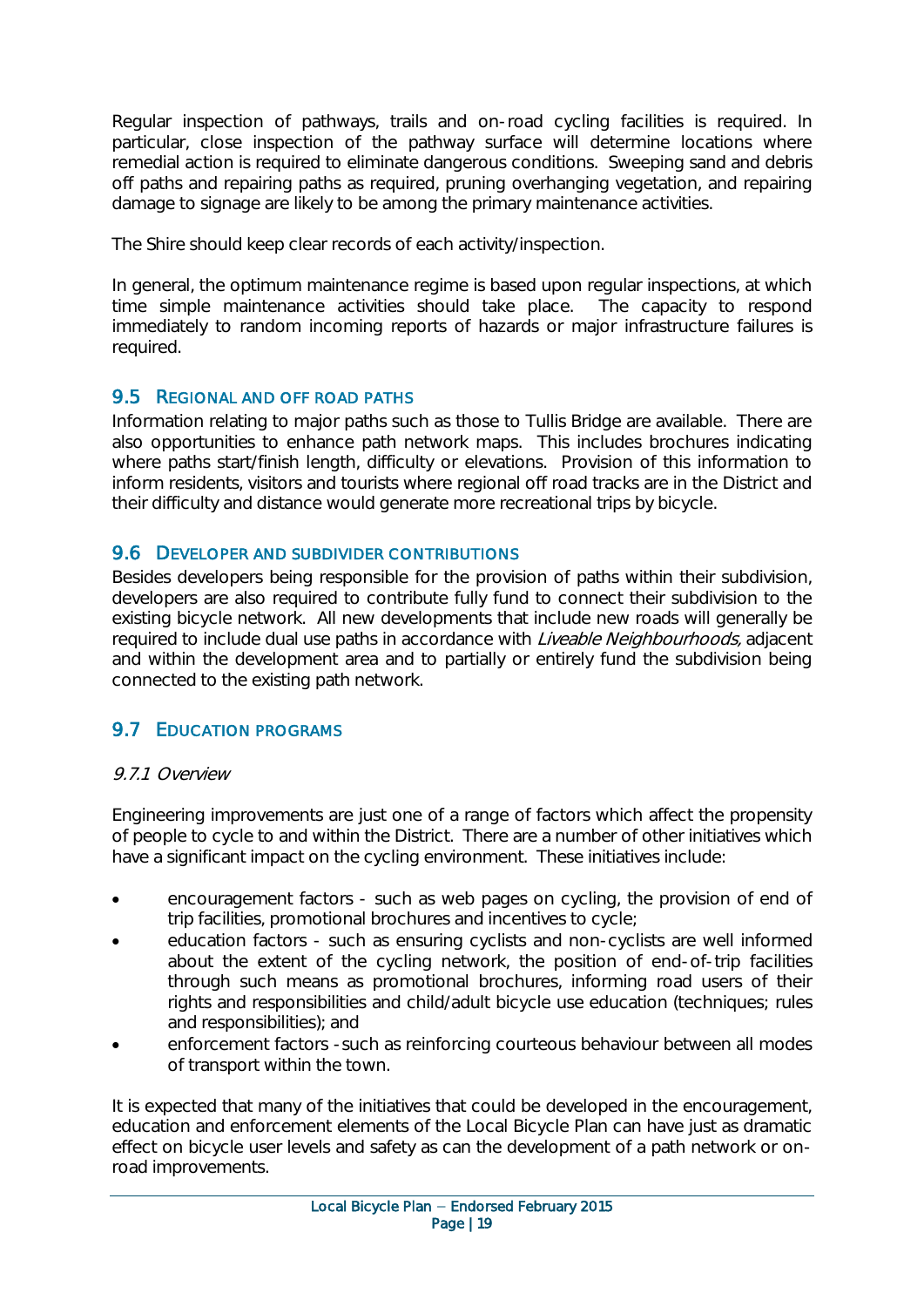### 9.7.2 Education Strategy

The aim is to promote safe behaviour and use of all bicycle facilities and activities in the District. Education programs inform and educate both cyclists and motorists as to how to safely share the road. Education programs also help to create an environment where motorists and cyclists mutually respect the rights of each other, and ensure that cyclists are aware of their responsibilities.

Education about the benefits of cycling and how to cycle safely within the District is a key component to increase bicycle usage. Some promotion is done currently through Bikeweek event but more effort will progressively be required and be sustained especially with school aged children. This may include cooperation between the Shire and Boddington District High School to have more cycle safety presentations, better facilities to encourage cycling and 'cycle to school day'. Increase in bicycle usage of school aged children should lead to increases in bicycle usage in future generations.

In addition to the education programs, there may be future scope to include designated crosswalks on Pollard Street as well as on Bannister Road to allow both students and the general public to cross the road safely. This may be done in conjunction with a crosswalk attendant to assist during the busy times of morning and afternoon.

Education plays an important role in ensuring that cycling is safe and enjoyable for all users whether it is on or off road. Below are supported focus areas for the education strategy aspect of this Local Bicycle Plan:

- educate and promote to schools (students, teachers and parents) on safe walking/cycling practices and the benefits of walking/cycling to school;
- educate parents on being role models for children with a focus on helmet wearing and safe bicycle practice;
- educate drivers to be aware of pedestrian and cyclist needs and behaviours;
- educate pedestrians and cyclists to be more aware of vehicles and be more 'defensive' in their actions; and
- educate users on safe use of shared bicycle and walking facilities.

There are a number of cycling related brochures and fact sheets published by the Department of Transport that could be promoted in the District.

There is a range of other opportunities to work in partnership such as Police, Main Roads Western Australia and community/sporting groups such as 'A metre matters' initiative and riding skills training.

#### 9.7.3 Encouragement Strategy

The aim is to effectively market, promote and raise awareness of the bicycle facilities and programs available to everyone within the District. Encouragement is essentially the marketing of cycling (and walking). Council should be marketing all of the services it provides to residents and visitors, including cycling and walking facilities. People need to know where facilities are located to be able to use them. Encouragement can also raise awareness about the economic, social, environment and health benefits of walking and cycling. Such programs can encourage additional tourists to the area therefore also contributing to the economy of the District.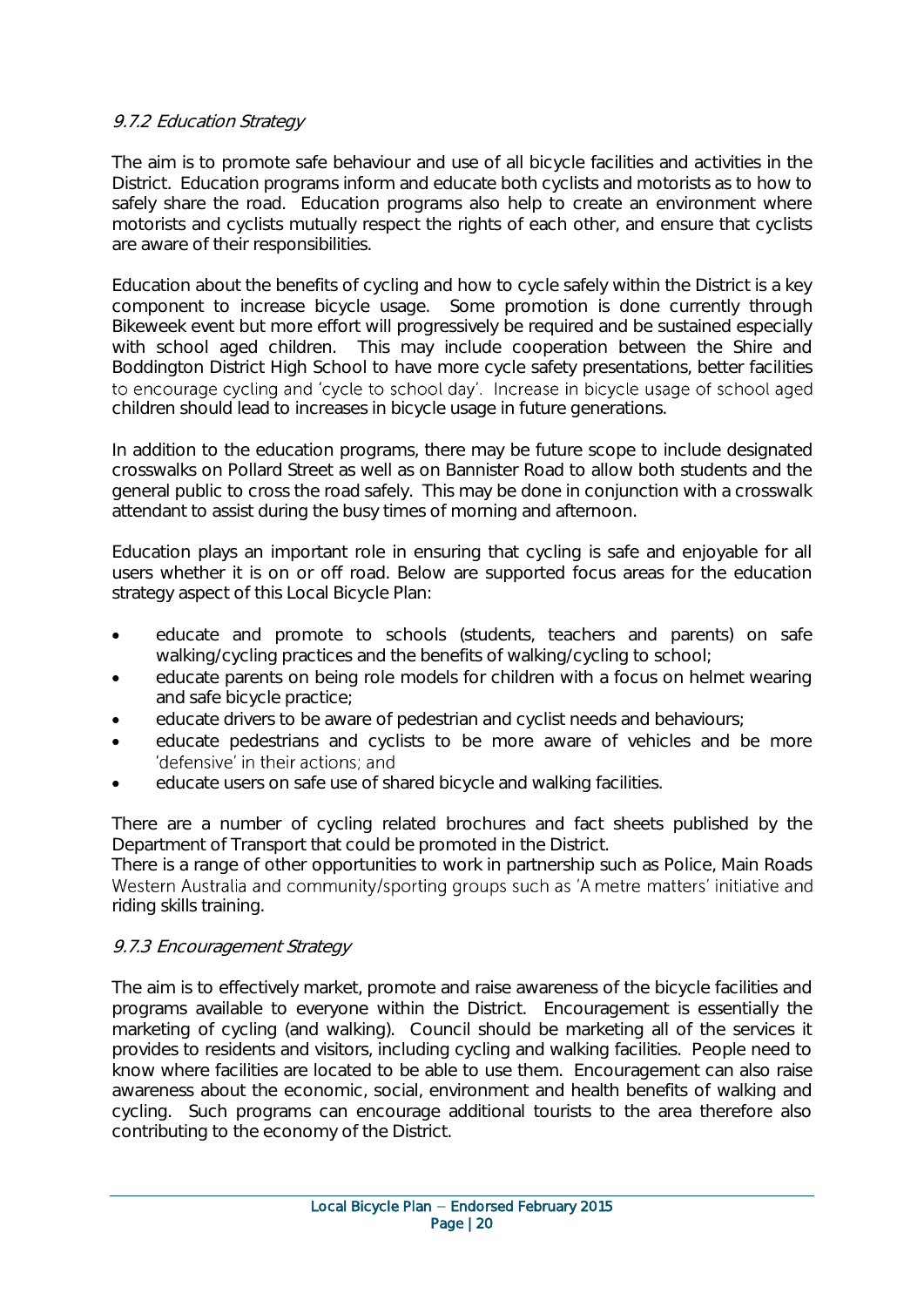Key target groups for marketing and encouragement include school students, elderly residents, general residents of the Shire and visitors to the Shire, including tourists.

The following strategies are supported:

- continued production and distribution of walk and cycle facilities maps to residents and tourists in the Shire;
- continued involvement in Bike Week in the District; and
- working with other groups such as organised talks or workshops such as bicycle maintenance clinics.

The Shire to support and encourage large cycle events in the Shire such as long distance cycle tours or races and triathlon races. There are a number of suitable locations for such events and the Shire should encourage the organisers to hold these events on a regular basis in the Shire.

#### 9.7.4 Enforcement Strategy

The aim is to provide support to the education strategies and actions. Enforcement programs help to ensure that the rules of the road are followed by both cyclists and motorists. Enforcement programs should only be employed following widespread implementation of awareness, encouragement and particularly education programs.

Enforcement should generally only be used in locations where there are significant conflicts and safety concerns.

Enforcement is primarily the responsibility of the WA Police Service. Accordingly, the Shire will continue to retain effective partnerships with the WA Police Service to undertake enforcement programs related to pedestrians and cyclists in the District.

### <span id="page-23-0"></span>9.8 RECOMMENDATIONS

The main recommendations of this Local Bicycle Plan are:

- 1. Improvements and additions to the existing path network primarily through the installation of missing links, progressively widening paths and addressing general maintenance issues. Priority works are outlined in Appendix 1 and 2 which are broadly costed. Priority works will be spread over a  $5 - 15$  year timeframe dependent on the capacity of the Council to dedicate funds to the works program and securing extra funding.
- 2. Removal of barriers and hazards to cycling and walking by fixing dangerous situations and other minor ('spot') improvements.
- 3. Provision of bike parking rails at destinations to encourage more people to use a bicycle for local trips.
- 4. Improvements to some roads by the creation of bike lanes or sealed shoulders where major new works are being undertaken.
- 5. Promoting cycle tourism in the District.
- 2. Encouragement and education strategies to complement the expanded cycling network.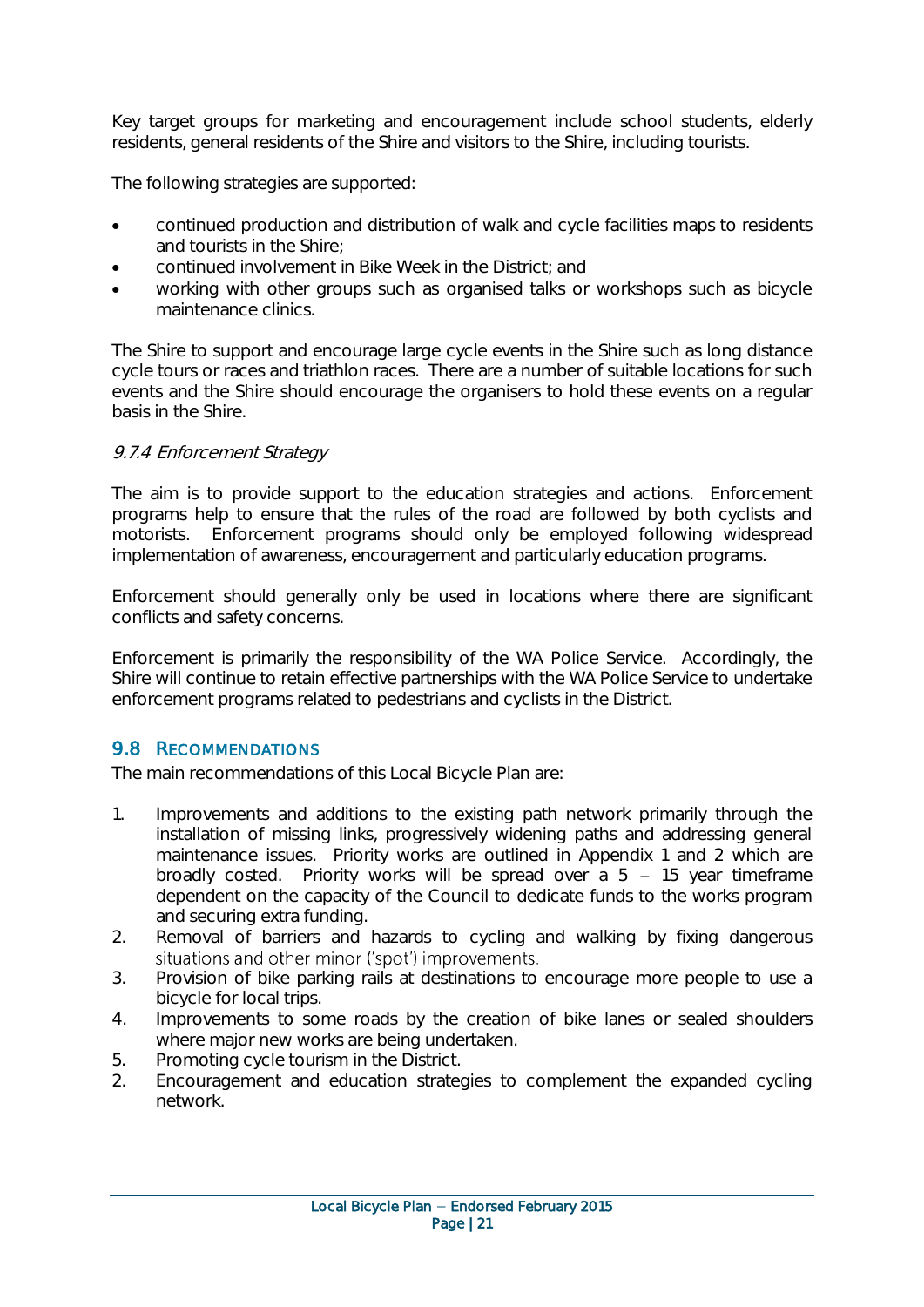### <span id="page-24-0"></span>10. REVIEW

It is expected that this Local Bicycle Plan will operate for approximately 10 - 15 years before a major review is necessary.

It is also expected that this plan will be reviewed more regularly by the Shire administration to ensure that State Government and other funding is being directed towards appropriate projects. A more comprehensive review of this plan may be necessary if State Government guidelines for local government bicycle plans are altered.

### <span id="page-24-1"></span>11. CONCLUSIONS

The current path network and infrastructure within the District is been progressively improved. There are however considerable opportunities to increase the number of trips made by bicycle and to improve rider safety and convenience. The Schedule of Works (Appendix 1) and associated Current and Planned Works Map (Appendix 2) set out priorities to complete the path network within the townsites and to improve existing issues with the network. Infrastructure such as end of trip facilities and signage are to be installed as needed. Bicycle parking at local trip attractors is generally adequate but some improvement can be made within the town centre. These improvements should be functional and aesthetically pleasing to improve the area's sense of place and to assist in promoting tourism.

There are also a range of encouragement, education and enforcement factors that can assist people to ride as well as increase safety.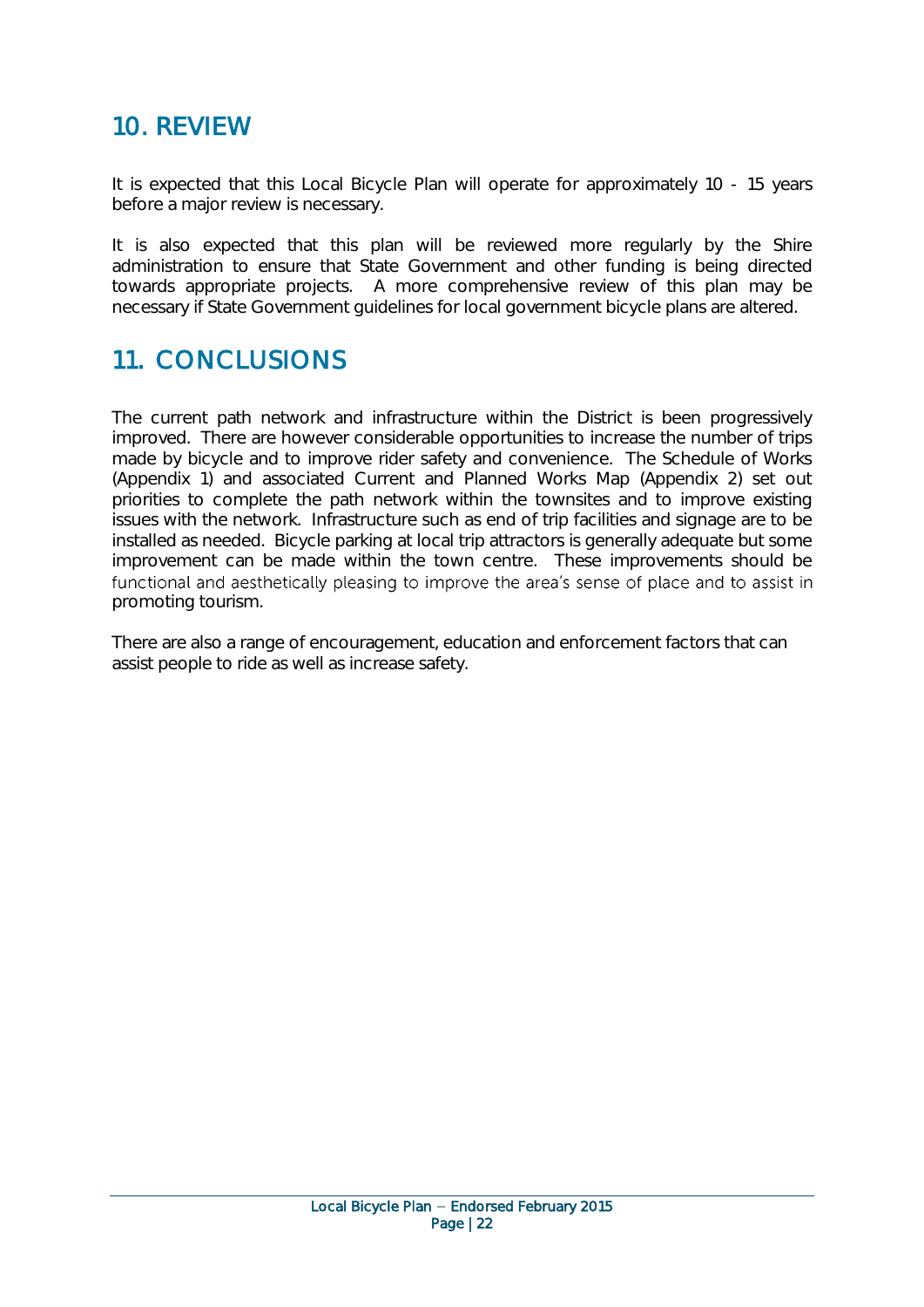### APPENDIX 1- SCHEDULE OF WORKS

<span id="page-25-0"></span>

| $\#$           | Project                                                                                                                                    | Priority            | Cost                     |
|----------------|--------------------------------------------------------------------------------------------------------------------------------------------|---------------------|--------------------------|
| $\mathbf{1}$   | Hotham Heights (Illyarrie Crescent and Greenstone Way)                                                                                     | High                | \$\$\$                   |
| $\overline{2}$ | Farmers Avenue between Adam Street and past Assay Terrace to edge of<br>industrial area (south side)                                       | Low                 | $\mathcal{L}$            |
| 3              | Pollard Street, Club Drive and Adam Street (south side)                                                                                    | Low                 | $\mathcal{L}$            |
| $\overline{4}$ | Club Drive, Hakea Road, Pollard Street (east side)                                                                                         | Medium <sup>^</sup> | \$4                      |
| 5              | Right-of-Way between Johnstone Street and Hakea Road (west side)                                                                           | High                | \$\$                     |
| 6              | Prussian Way from Hotham Avenue to cul-de-sac (north side)                                                                                 | Low                 | $\overline{\mathcal{L}}$ |
| $\overline{7}$ | Hotham Avenue between Forrest Street and George Street/Eucalypt Street<br>(north side)                                                     | Low                 | \$4                      |
| 8              | Johnstone Street from Pollard Street to existing path to the east (south<br>side)                                                          | Low                 | $\frac{1}{2}$            |
| 9              | Fix connectivity issue in car park area near caravan park                                                                                  | High                | $\mathcal{L}$            |
| 10             | Bannister Road from Wuraming Avenue to Information Bay (and beyond<br>once pathway over Bannister Road Bridge has been established)        | Medium              | \$\$                     |
| 11             | Hill Street between Forrest Street and Hotham Avenue (widen to 2 metres)                                                                   | Medium              | $\overline{\$}$          |
| 12             | Hotham Ave between Hill Street and Crossman Road (widen to 2 metres)                                                                       | High                | $\overline{\$}$          |
| 13             | Pedestrian/cycling access across Hotham River at or near existing traffic<br>bridge                                                        | Low                 | $$$ \$\$*                |
| 14             | Introduction of connection at end of shared path on southern side of<br>Crossman Road to shared path on northern side of Crossman Road     | Medium              | $\overline{\$}$          |
| 15             | Railway reserve pathway between Bannister Road Bridge and River Road,<br>Ranford (widening to 2 metres to connect to proposed subdivision) | Low                 | \$\$\$                   |
| 16             | River Road from Hotham River to Ranford Retreat (east side)                                                                                | Low                 | $\updownarrow$           |
| 17             | Crossman Road from River Road to end of the Ranford townsite to the<br>west (south side)                                                   | Medium              | \$5                      |
| 18             | Christie Street from River Road onwards (north side)                                                                                       | Medium              | $\mathcal{L}$            |
| 19             | Ranford Retreat (upgraded as development occurs with developer<br>contributions)                                                           | Medium              | $\frac{1}{2}$            |
| 20             | Connection from subdivision south of Ranford to existing network<br>(Funded by developer contributions)                                    | Low                 | $\bar{a}$                |
| 21             | Connection from subdivision east of Ranford to existing network (Funded<br>by developer contributions)                                     | Low                 | $\bar{a}$                |
|                | Connection from Boddington town centre to gold mine                                                                                        | Low                 | \$\$\$                   |
|                | On road facility to Bauxite mine                                                                                                           | Low                 | \$\$\$                   |
|                | On road facility along Crossman Road to Albany Highway                                                                                     | Low                 | \$\$\$                   |
|                | On road facility along Bannister-Marradong Road to Albany Highway                                                                          | Low                 | \$\$\$                   |
|                | Bicycle racks and amenities at Shire managed facilities                                                                                    | Medium              | $\updownarrow$           |

\$ - Less than \$50,000 (based on 2014/15 dollars)

\$\$ - \$50,000 - \$100,000 (based on 2014/15 dollars)

\$\$\$ - More than \$100,000 (based on 2014/15 dollars)

^To be completed in conjunction with new recreation centre on Club Drive. \*Subject to change according to final design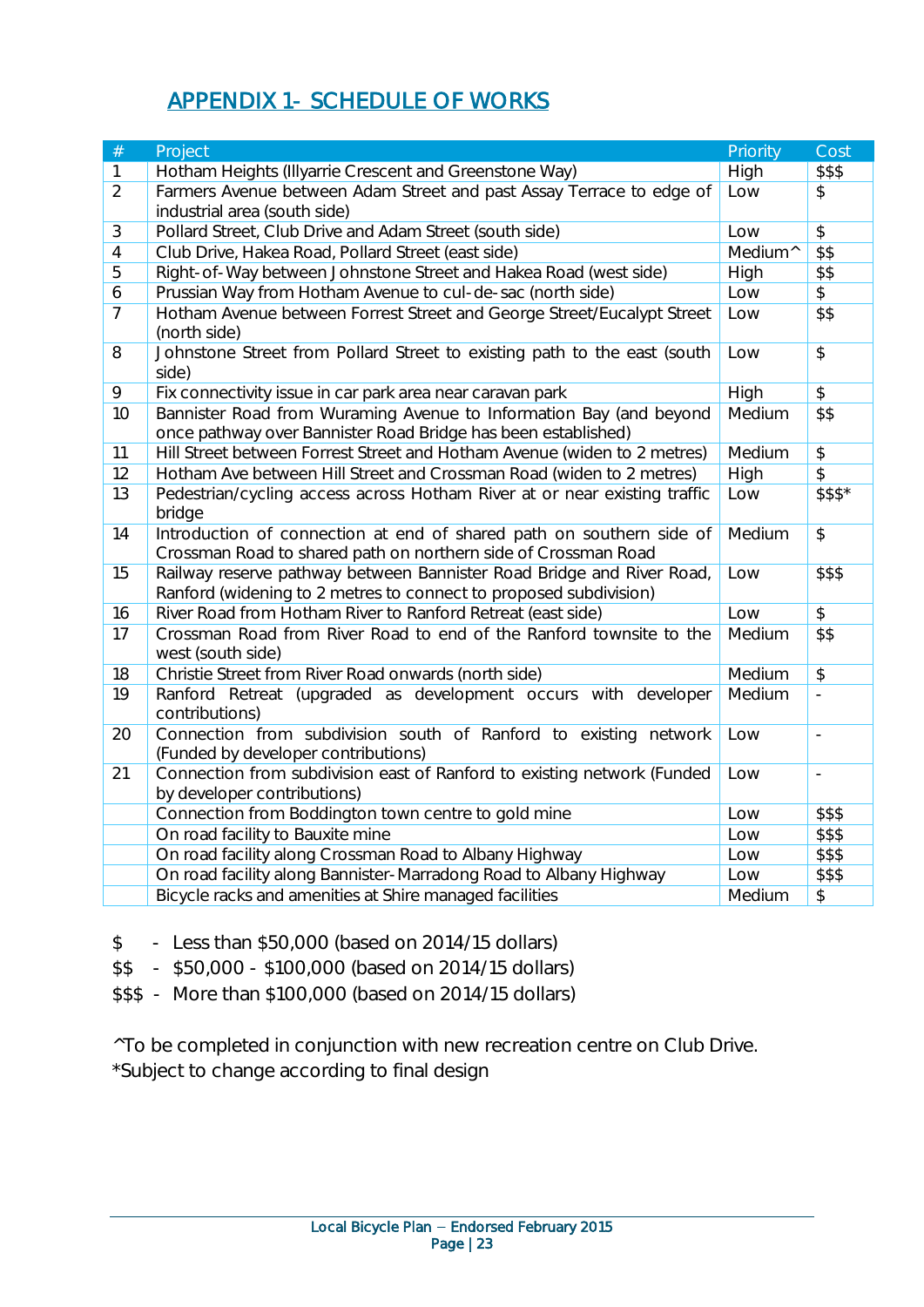